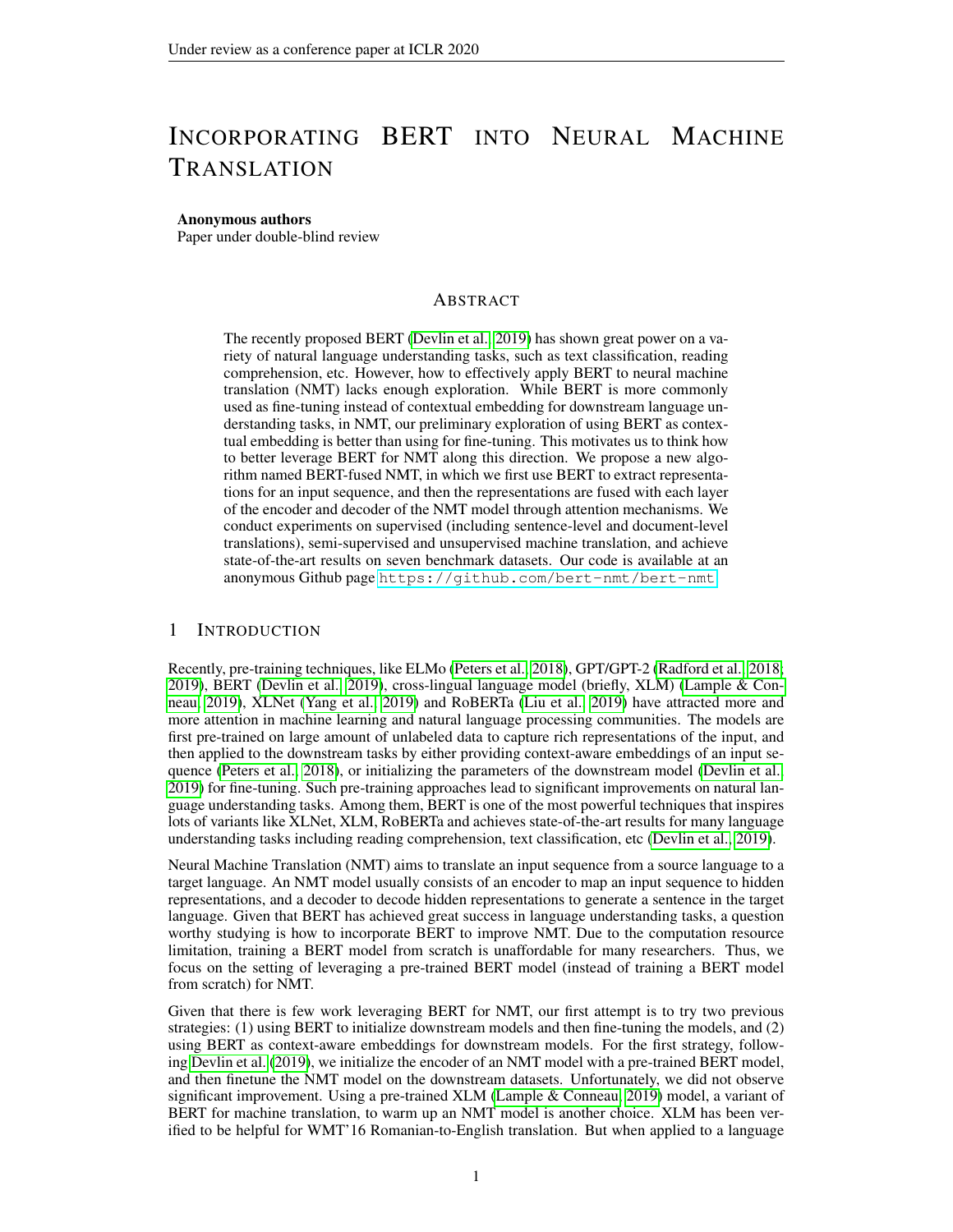domain beyond the corpus for training XLM (such as IWSLT dataset [\(Cettolo et al., 2014\)](#page-10-3), which is about spoken languages) or when large bilingual data is available for downstream tasks, no significant improvement is observed neither. For the second strategy, following the practice of [\(Peters](#page-11-0) [et al., 2018\)](#page-11-0), we use BERT to provide context-aware embeddings for the NMT model. We find that this strategy outperforms the first one (please refer to Section [3](#page-2-0) for more details). This motivates us to go along this direction and design more effective algorithms.

We propose a new algorithm, *BERT-fused NMT*, in which we exploit the representation from BERT by feeding it into all layers rather than served as input embeddings only. We use the attention mechanism to adaptively control how each layer interacts with the representations, and deal with the case that BERT module and NMT module might use different word segmentation rules, resulting in different sequence (i.e., representation) lengths. Compared to standard NMT, in addition to BERT, there are two extra attention modules, the BERT-encoder attention and BERT-decoder attention. An input sequence is first transformed into representations processed by BERT. Then, by the BERTencoder attention module, each NMT encoder layer interacts with the representations obtained from BERT and eventually outputs fused representations leveraging both BERT and the NMT encoder. The decoder works similarly and fuses BERT representations and NMT encoder representations.

We conduct 14 experiments on various NMT tasks to verify our approach, including supervised, semi-supervised and unsupervised settings. For supervised NMT, we work on five tasks of IWSLT datasets and two WMT datasets. Specifically, we achieve 36.11 BLEU score on IWSLT'14 Germanto-English translation, setting a new record on this task. We also work on two document-level translations of IWSLT, and further boost the BLEU score of German-to-English translation to 36.69. On WMT'14 datasets, we achieve 30.75 BLEU score on English-to-German translation and 43.78 on English-to-French translation, significantly better over the baselines. For semi-supervised NMT, we boost BLEU scores of WMT'16 Romanian-to-English translation with back translation [\(Sennrich](#page-11-3) [et al., 2016b\)](#page-11-3), a classic semi-supervised algorithm, from 37.73 to 39.10, achieving the best result on this task. Finally, we verify our algorithm on unsupervised English↔French and unsupervised English↔Romanian translations and also achieve state-of-the-art results. The remaining part is organized as follows. Background and related work are introduced in Section [2.](#page-1-0) The preliminary exploration is reported in Section [3.](#page-2-0) Then we describe our proposed method in Section [4.](#page-3-0) The experiments of supervised, semi-supervised and unsupervised settings are reported in Section [5-](#page-5-0)[7.](#page-9-0) Conclusions are given in the last section.

# <span id="page-1-0"></span>2 BACKGROUND AND RELATED WORK

We briefly introduce the background of NMT and review current pre-training techniques.

NMT aims to translate an input sentence from the source language to the target one. An NMT model usually consists of an encoder, a decoder and an attention module. The encoder maps the input sequence to hidden representations and the decoder maps the hidden representations to the target sequence. The attention module is first introduced by [Bahdanau et al.](#page-9-1) [\(2015\)](#page-9-1), which is used to better align source words and target words. The encoder and decoder can be specialized as LSTM [\(Wu](#page-12-1) [et al., 2016\)](#page-12-1), CNN [\(Gehring et al., 2017\)](#page-10-4) and Transformer [\(Vaswani et al., 2017\)](#page-11-4). A Transformer layer consists of three sub-layers, a self-attention layer that processes sequential data taking the context of each timestep into consideration, an optional encoder-decoder attention layer that bridges the input sequence and target sequence which exists in decoder only), and a feed-forward layer for non-linear transformation. Transformer achieves the state-of-the-art results for NMT [\(Barrault](#page-10-5) [et al., 2019\)](#page-10-5). In this work, we will use Transformer as the basic architecture of our model.

Pre-training has a long history in machine learning and natural language processing [\(Erhan et al.,](#page-10-6) [2009;](#page-10-6) [2010\)](#page-10-7). [Mikolov et al.](#page-10-8) [\(2013\)](#page-10-8) and [Pennington et al.](#page-11-5) [\(2014\)](#page-11-5) proposed to use distributional representations (i.e., word embeddings) for individual words. [Dai & Le](#page-10-9) [\(2015\)](#page-10-9) proposed to train a language model or an auto-encoder with unlabeled data and then leveraged the obtained model to finetune downstream tasks. Pre-training has attracted more and more attention in recent years and achieved great improvements when the data scale becomes large and deep neural networks are employed. ELMo was proposed in [Peters et al.](#page-11-0) [\(2018\)](#page-11-0) based on bidirectional LSTMs and its pre-trained models are fed into downstream tasks as context-aware inputs. In GPT [\(Radford et al.,](#page-11-1) [2018\)](#page-11-1), a Transformer based language model is pre-trained on unlabeled dataset and then finetuned on downstream tasks. BERT [\(Devlin et al., 2019\)](#page-10-0) is one of the widely adopted pre-training approach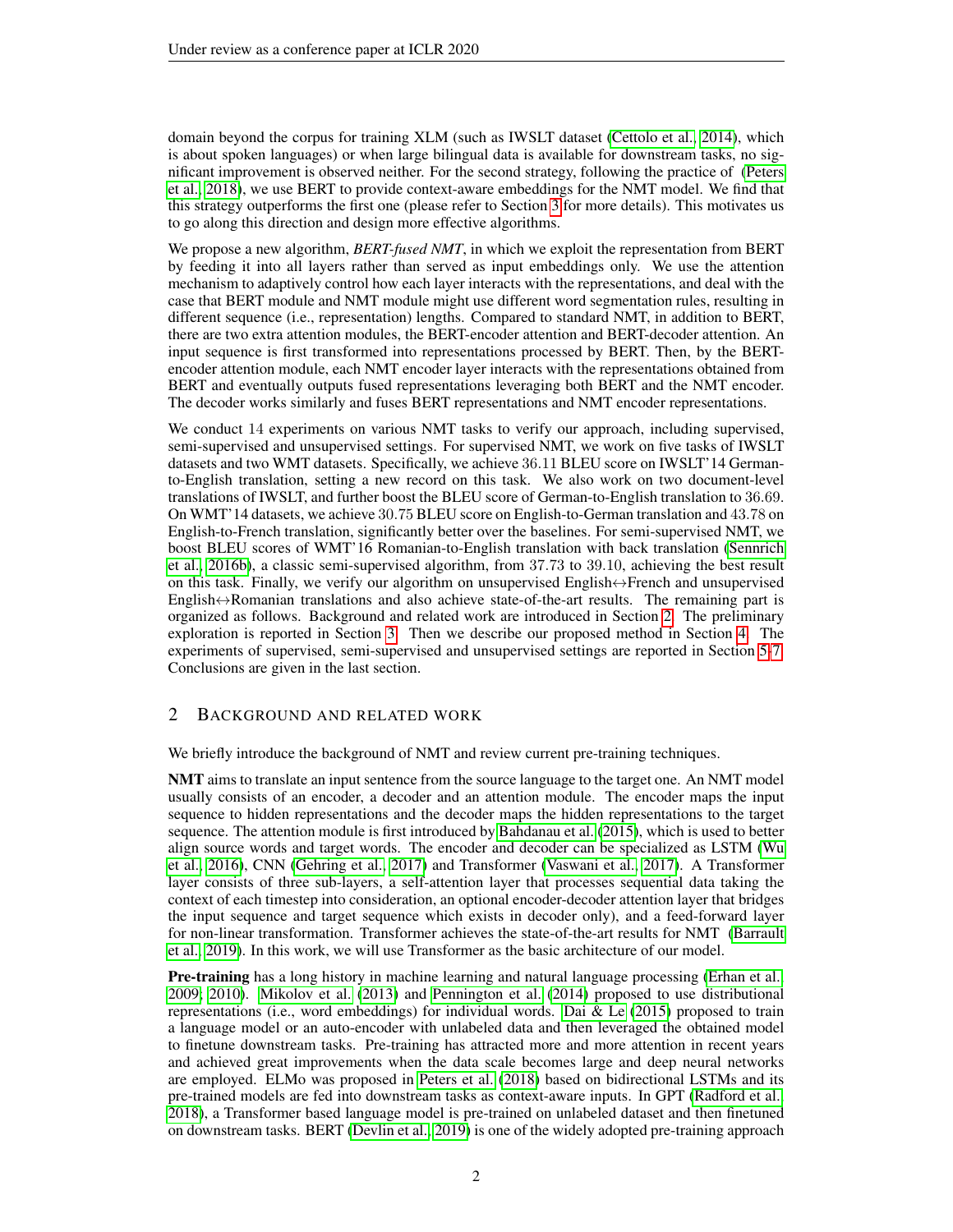for model initialization. The architecture of BERT is the encoder of Transformer [\(Vaswani et al.,](#page-11-4) [2017\)](#page-11-4). Two kinds of objective functions are used in BERT training: (1) *Masked language modeling (MLM)*, where 15% words in a sentence are masked and BERT is trained to predict them with their surrounding words. (2) *Next sentence prediction (NSP)*: Another task of pre-training BERT is to predict whether two input sequences are adjacent. For this purpose, the training corpus consists of tuples ([cls], input 1, [sep], input 2, [sep]), with learnable special tokens [cls] to classify whether input 1 and input 2 are adjacent and [sep] to segment two sentences, and with probability 50%, the second input is replaced with a random input. Variants of BERT have been proposed: In RoBERTa [\(Liu et al., 2019\)](#page-10-2), more unlabeled data is leveraged and *NSP* task is removed; In XLNet [\(Yang et al., 2019\)](#page-12-0), a permutation based modeling is introduced; In XLM [\(Lample & Conneau, 2019\)](#page-10-1), the model is pre-trained based on multiple languages.

# <span id="page-2-0"></span>3 A PRELIMINARY EXPLORATION

While a few pieces of work [\(Lample & Conneau, 2019;](#page-10-1) [Song et al., 2019\)](#page-11-6) design specific pretraining methods for NMT, they are time and resource consuming given that they need to pre-train large models from scratch using large-scale data, and even one model for each language pair. In this work, we focus on the setting of using a pre-trained BERT model<sup>[1](#page-2-1)</sup>. Detailed model download links can be found in Appendix [D.](#page-14-0)

Considering that pre-trained models have been utilized in two different ways for other natural language tasks, it is straightforward to try them for NMT. Following previous practice, we make the following attempts.

(I) Use pre-trained models to initialize the NMT model. There are different implementations for this approach. (1) Following [\(Devlin et al., 2019\)](#page-10-0), we initialize the encoder of an NMT model with a pretrained BERT. (2) Following [\(Lample & Conneau, 2019\)](#page-10-1), we initialize the encoder and/or decoder of an NMT model with XLM.

(II) Use pre-trained models as inputs to the NMT model. Inspired from [\(Peters et al., 2018\)](#page-11-0), we feed the outputs of the last layer of BERT to an NMT model as its inputs.

We conduct experiments on the IWSLT'14 English→German translation, a widely adopted dataset for machine translation consisting of 160k labeled sentence pairs. We choose Transformer [\(Vaswani](#page-11-4) [et al., 2017\)](#page-11-4) as the basic model architecture with  $transformer\_iwslt.de_en$  configuration (a six-layer model with 36.7M parameters). The translation quality is evaluated by BLEU [\(Papineni](#page-11-7) [et al., 2002\)](#page-11-7) score; the larger, the better. Both BERT<sub>base</sub> and XLM models are pre-trained and we get them from the Web. More details about the experimental settings are included in Appendix [A.2.](#page-13-0)

<span id="page-2-2"></span>

| Algorithm                                                                                                                                                                                      | <b>BLEU</b> score                |
|------------------------------------------------------------------------------------------------------------------------------------------------------------------------------------------------|----------------------------------|
| <b>Standard Transformer</b>                                                                                                                                                                    | 28.57                            |
| Use BERT to initialize the encoder of NMT<br>Use XLM to initialize the encoder of NMT<br>Use XLM to initialize the decoder of NMT<br>Use XLM to initialize both the encoder and decoder of NMT | 27.14<br>28.22<br>26.13<br>28.99 |
| Leveraging the output of BERT as embeddings                                                                                                                                                    | 29.67                            |

Table 1: Preliminary explorations on IWSLT'14 English→German translation.

The results are shown in Table [1.](#page-2-2) We have several observations: (1) Using BERT to initialize the encoder of NMT can only achieve 27.14 BLEU score, which is even worse than standard Transformer without using BERT. That is, simply using BERT to warm up an NMT model is not a good choice. (2) Using XLM to initialize the encoder or decoder respectively, we get 28.22 or 26.13 BLEU score, which does not outperform the baseline. If both modules are initialized with XLM, the BLEU score is boosted to 28.99, slightly outperforming the baseline. Although XLM achieved great success on WMT'16 Romanian-to-English, we get limited improvement here. Our conjecture is that the XLM model is pre-trained on news data, which is out-of-domain for IWSLT dataset mainly about

<span id="page-2-1"></span><sup>1</sup> pre-trained models from: <https://github.com/huggingface/pytorch-transformers>.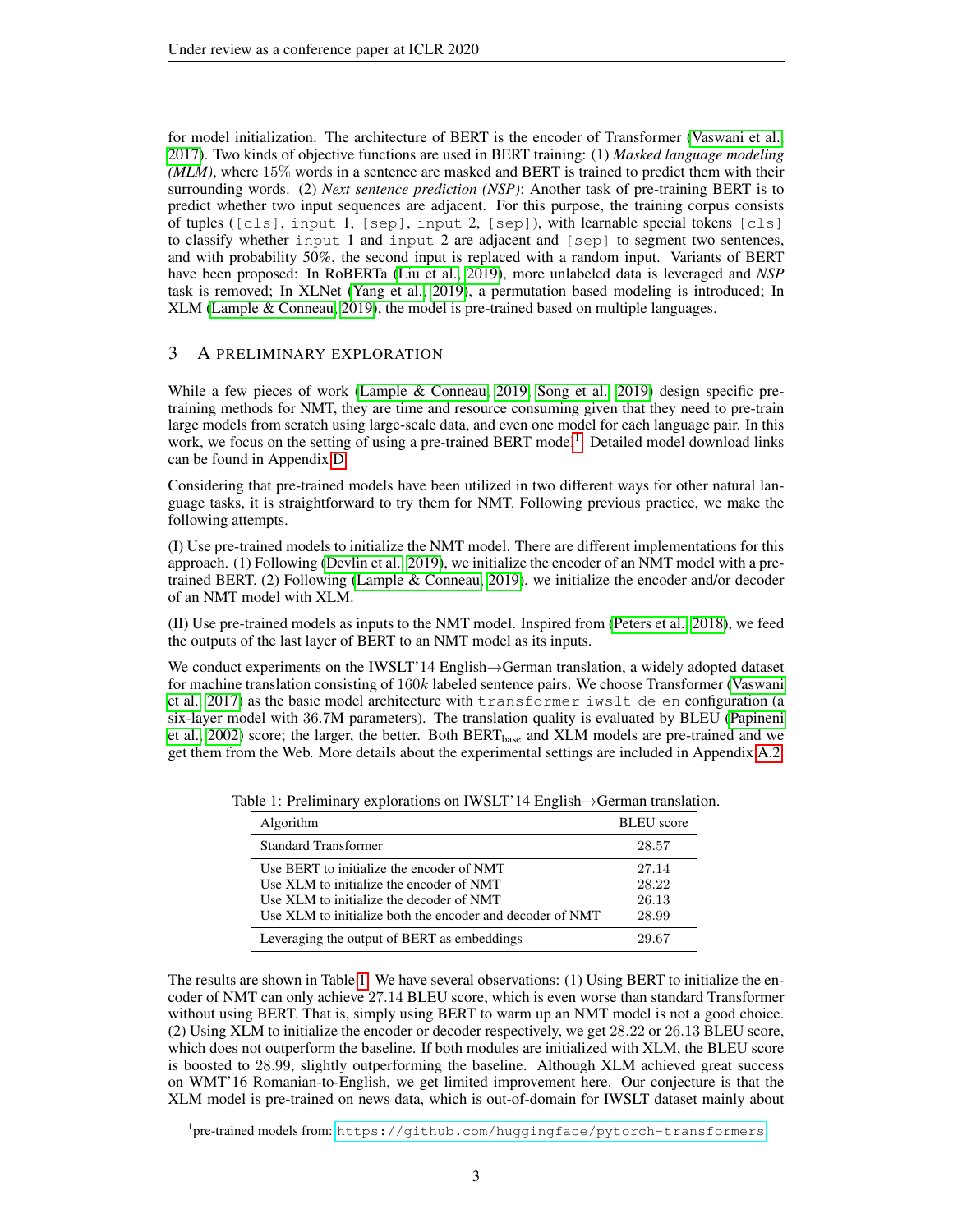spoken languages and thus, leading to limited improvement. (3) When using the output of BERT as context-aware embeddings of the encoder, we achieve 29.67 BLEU, much better than using pretrained models for initialization. This shows that leveraging BERT as a feature provider is more effective in NMT. This motivates us to take one step further and study how to fully exploit such features provided by pre-trained BERT models.

# <span id="page-3-0"></span>4 ALGORITHM

In this section, we first define the necessary notations, then introduce our proposed BERT-fused NMT and finally provide discussions with existing works.

### 4.1 NOTATIONS

Let  $X$  and  $Y$  denote the source language domain and target language domain respectively, which are the collections of sentences with corresponding languages. For any sentence  $x \in \mathcal{X}$  and  $y \in \mathcal{Y}$ , let  $l_x$  and  $l_y$  denote the number of units (e.g., word or wordpiece) in x and y. The *i*-th unit in x/y is denoted as  $x_i/y_i$ .

Denote the encoder, decoder and BERT as Enc, Dec and BERT respectively. W.l.o.g., we assume both the encoder and decoder consists of L layers. Let  $\text{attn}(q, K, V)$  denote the attention model, where q, K and V indicate query, key and value respectively. Here q is a d-dimensional vector  $(d \in \mathbb{Z})$ , K and V are two sets with  $|K| = |V|$ . Each  $k_i \in K$  and  $v_i \in V$  are also d-dimension vectors,  $i \in [|K|]$ . The attention model works as follows:

<span id="page-3-1"></span>
$$
\text{attn}(q, K, V) = \sum_{i=1}^{|V|} \alpha_i W_v v_i, \ \alpha_i = \frac{\exp((W_q q)^T (W_k k_i))}{Z}, \ Z = \sum_{i=1}^{|K|} \exp((W_q q)^T (W_k k_i)), \tag{1}
$$

where  $W_q$ ,  $W_k$  and  $W_v$  are the parameters to be learned. In [Vaswani et al.](#page-11-4) [\(2017\)](#page-11-4), attn is implemented as a multi-head attention model and we omit the details here to increase readability. Following [Vaswani et al.](#page-11-4) [\(2017\)](#page-11-4), we define the non-linear transformation layer as

<span id="page-3-2"></span>
$$
FFN(x) = W_2 \max(W_1 x + b_1, 0) + b_2,
$$
\n(2)

where x is the input;  $W_1$ ,  $W_2$ ,  $b_1$ ,  $b_2$  are the parameters to be learned; max is an element-wise operator. Layer normalization is also applied following Transformer [\(Vaswani et al., 2017\)](#page-11-4).

### 4.2 BERT-FUSED NMT

An illustration of our algorithm is shown in Figure [1.](#page-4-0) Any input  $x \in \mathcal{X}$  is progressively processed by the BERT, encoder and decoder.

*Step-1*: Given any input  $x \in \mathcal{X}$ , BERT first encodes it into representation  $H_B = \text{BERT}(x)$ .  $H_B$  is the output of the last layer in BERT. The  $h_{B,i} \in H_B$  is the representation of the *i*-th wordpiece in x.

*Step-2*: Let  $H_E^l$  denote the hidden representation of *l*-th layer in the encoder with embedding layer  $H_E^0 = (x_1^0, x_2^0, \dots, x_{l_x}^0)$ , where  $x_i^0$  refers to the word embedding of the *i*-th unit in x. Denote the *i*-th element in  $H_E^l$  as  $h_i^l$  for any  $i \in [l_x]$ . In the *l*-th layer,  $l \in [L]$ ,

<span id="page-3-4"></span>
$$
\tilde{h}_i^l = \frac{1}{2} \big( \text{attn}_S(h_i^{l-1}, H_E^{l-1}, H_E^{l-1}) + \text{attn}_B(h_i^{l-1}, H_B, H_B) \big), \forall i \in [l_x],
$$
\n(3)

where  $\text{attn}_S$  and  $\text{attn}_B$  are attention models (see Eqn.[\(1\)](#page-3-1)) with different parameters. Then each  $\tilde{h}_i^l$  is further processed by FFN( $\cdot$ ) defined in Eqn.[\(2\)](#page-3-2) and we get the output of the *l*-th layer:  $H_E^l$  =  $(FFN(\tilde{h}_1^l), \dots, FFN(\tilde{h}_{l_x}^l))$ . The encoder will eventually output  $H_E^L$  from the last layer.

*Step-3*: Let  $S_{\leq t}^l$  denote the hidden state of *l*-th layer in the decoder preceding time step t, i.e.,  $S_{\leq t}^l = (s_1^l, \dots, s_{t-1}^l)$ . Note  $s_1^0$  is a special token indicating the start of a sequence, and  $s_t^0$  is the embedding of the predicted word at time-step  $t - 1$ . At the l-th layer, we have

<span id="page-3-3"></span>
$$
\hat{s}_t^l = \text{attn}_S(s_t^{l-1}, S_{\n
$$
\tilde{s}_t^l = \frac{1}{2} \big( \text{attn}_B(\hat{s}_t^l, H_B, H_B) + \text{attn}_E(\hat{s}_t^l, H_E^L, H_E^L) \big), \ s_t^l = \text{FFN}(\tilde{s}_t^l).
$$
\n(4)
$$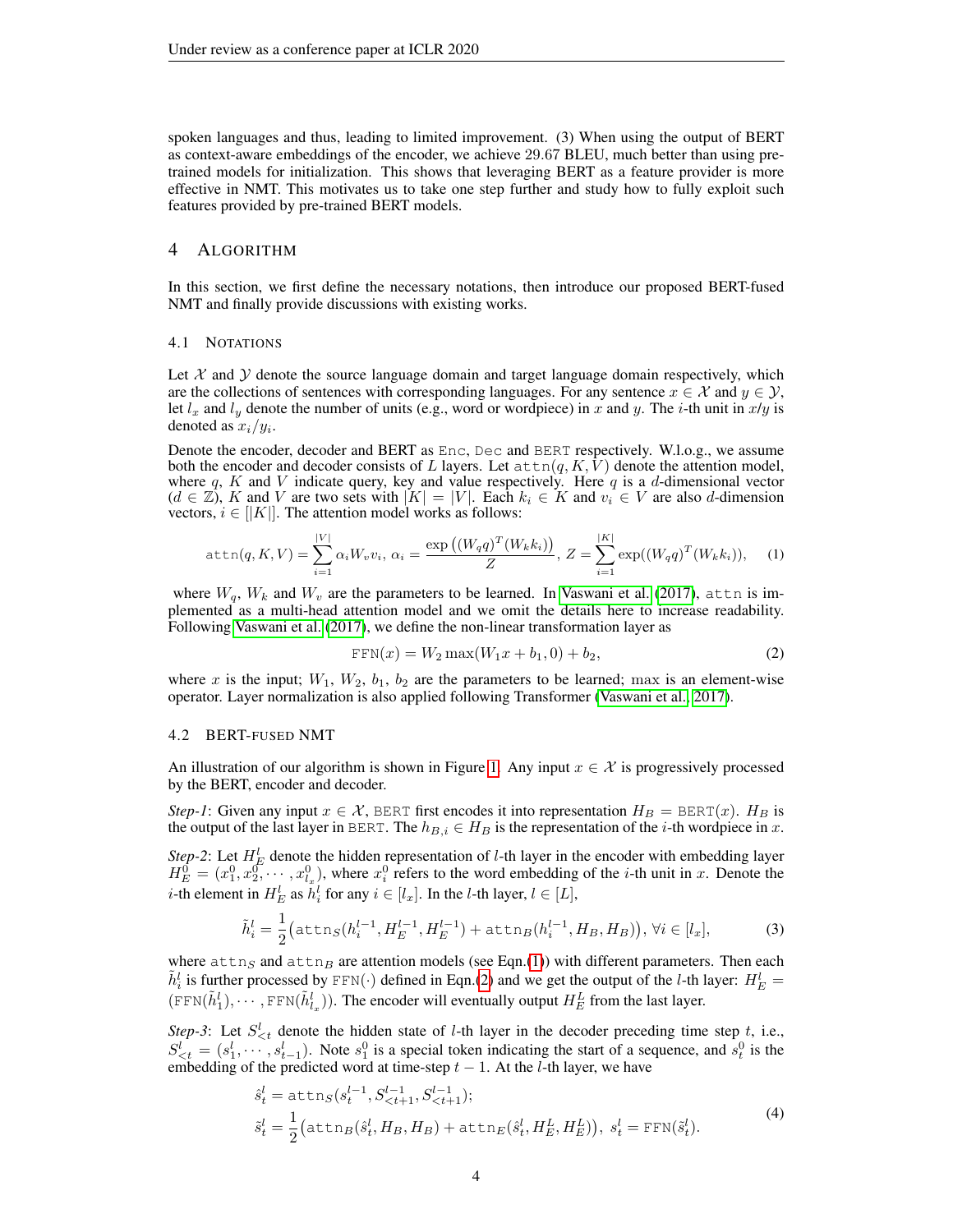

<span id="page-4-0"></span>Figure 1: The algorithm of BERT-fused NMT. The left and right figures represent the BERT, encoder and decoder respectively. Dash lines denote residual connections.  $H_B$  (red part) and  $H_E^L$  (green part) denote the output of BERT and encoder.

The  $\text{attn}_S$ ,  $\text{attn}_B$  and  $\text{attn}_E$  represent self-attention model, BERT-decoder attention model and encoder-decoder attention model respectively. Eqn.[\(4\)](#page-3-3) iterates over layers and we can eventually obtain  $s_t^L$ . Finally  $s_t^L$  is mapped via a linear transformation and softmax to get the t-th predicted word  $\hat{y}_t$ . The decoding process continues until meeting the special token indicates end of sentence.

### 4.3 DROP-NET TRICK

Inspired by dropout [\(Srivastava et al., 2014\)](#page-11-8), which can regularize the network training, we propose a drop-net trick to ensure that the features output by BERT and the conventional encoder are fully utilized. The drop-net will effect Eqn.[\(3\)](#page-3-4) and Eqn.[\(4\)](#page-3-3). Denote the drop-net rate as  $p_{\text{net}} \in [0, 1]$ . We uniformly sample a random variable U from [0, 1]. Then, during training all the  $\tilde{h}_i^l$  in Eqn.[\(3\)](#page-3-4), they are calculated in the following way:

$$
\tilde{h}_{i,\text{drop-net}}^{l} = \mathbb{I}\big(U < \frac{p_{\text{net}}}{2}\big) \cdot \text{attn}_{S}(h_{i}^{l-1}, H_{E}^{l-1}, H_{E}^{l-1}) + \mathbb{I}\big(U > 1 - \frac{p_{\text{net}}}{2}\big) \cdot \text{attn}_{B}(h_{i}^{l-1}, H_{B}, H_{B})
$$
\n
$$
+ \frac{1}{2}\mathbb{I}\big(\frac{p_{\text{net}}}{2} \le U \le 1 - \frac{p_{\text{net}}}{2}\big) \cdot \big(\text{attn}_{S}(h_{i}^{l-1}, H_{E}^{l-1}, H_{E}^{l-1}) + \text{attn}_{B}(h_{i}^{l-1}, H_{B}, H_{B})\big),\tag{5}
$$

where  $\mathbb{I}(\cdot)$  is the indicator function. In this way, with probability  $p_{\text{net}}/2$ , either the BERTencoder attention or self-attention is used only; w.p.  $(1 - p_{net})$ , both the two attention models are used. During inference time, the expected output of each attention model is used, which is  $\mathbb{E}_{U \sim \text{uniform}[0,1]}(\tilde{h}_{i,\text{drop-net}}^{\overline{l}})$ . The expectation is exactly Eqn.[\(3\)](#page-3-4).

Similarly, for training of the decoder, with the drop-net trick, we have

$$
\tilde{s}_{t,\text{drop-net}}^{l} = \mathbb{I}(U < \frac{p_{\text{net}}}{2}) \cdot \text{attn}_{B}(\hat{s}_{t}^{l}, H_{B}, H_{B}) + \mathbb{I}(U > 1 - \frac{p_{\text{net}}}{2}) \cdot \text{attn}_{E}(\hat{s}_{t}^{l}, H_{E}^{L}, H_{E}^{L}) + \frac{1}{2}\mathbb{I}(\frac{p_{\text{net}}}{2} \le U \le 1 - \frac{p_{\text{net}}}{2}) \cdot (\text{attn}_{B}(\hat{s}_{t}^{l}, H_{B}, H_{B}) + \text{attn}_{E}(\hat{s}_{t}^{l}, H_{E}^{L}, H_{E}^{L})).
$$
\n
$$
\tag{6}
$$

For inference, it is calculated in the same way as Eqn.[\(4\)](#page-3-3). Using this technique can prevent network from overfitting. Please refer to Section [6.2](#page-8-0) for more details.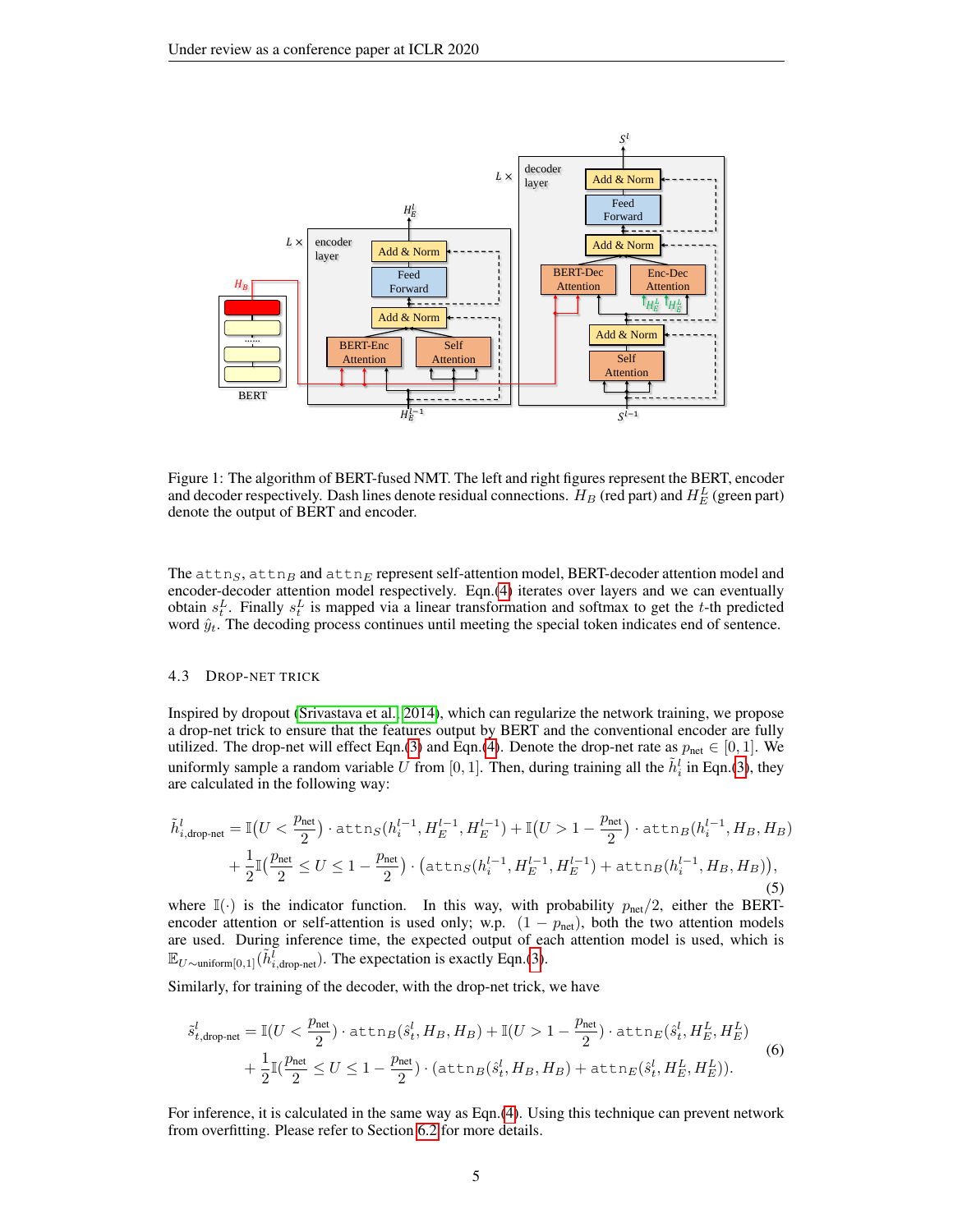# 4.4 DISCUSSION

We discuss the relationship between our proposed BERT-fused NMT and ELMo, and point out the limitations of our approach. In this section, for ease of reference, we call the encoder and decoder in our algorithm as NMT module.

Comparison with ELMo As introduced in Section [2,](#page-1-0) ELMo [\(Peters et al., 2018\)](#page-11-0) provides a contextaware embeddings for the NMT module in order to capture richer information of the input sequence. Our approach is a more effective way of leveraging the features from the pre-trained model: (1) The output features of the pre-trained model are fused in all layers of the NMT module, ensuring the well-pre-trained features are fully exploited; (2) We use the attention model to bridge the NMT module and the pre-trained features of BERT, in which the NMT module can adaptively determine how to leverage the features from BERT.

Limitations We are aware that our approach has several limitations. (1) Additional storage cost: our approach leverages a BERT model, which results in additional storage cost. However, considering the BLEU improvement and the fact that we do not need additional training of BERT, we believe that the additional storage is acceptable. (2) Additional inference time: We use BERT to encode the input sequence, which takes about 45% additional time (see Appendix [C](#page-14-1) for details). We will leave the improvement of the above two limitations as future work.

# <span id="page-5-0"></span>5 APPLICATION TO SUPERVISED NMT AND SEMI-SUPERVISED NMT

We first verify our BERT-fused NMT on the supervised setting, including low-resource and richresource scenarios. Then we conduct experiments on document-level translation to verify our approach. Finally, we combine BERT-fused NMT with back translation [\(Sennrich et al., 2016b\)](#page-11-3) to verify the effectiveness of our method on semi-supervised NMT.

# <span id="page-5-1"></span>5.1 SETTINGS

Dataset For the low-resource scenario, we choose IWSLT'14 English $\leftrightarrow$ German (En $\leftrightarrow$ De), English→Spanish (En→Es), IWSLT'17 English→French (En→Fr) and English→Chinese  $(En \rightarrow Zh)$  translation. There are 160k, 183k, 236k, 235k bilingual sentence pairs for  $En \leftrightarrow De$ , En $\rightarrow$ Es, En $\rightarrow$ Fr and En $\rightarrow$ Zh tasks. Following the common practice [\(Edunov et al., 2018\)](#page-10-10), for  $En \leftrightarrow De$ , we lowercase all words. All sentences are preprocessed by BPE [\(Sennrich et al., 2016c\)](#page-11-9). The model configuration is transformer iwslt de en, representing a six-layer model with embedding size 512 and FFN layer dimension 1024. For the rich-resource scenario, we work on WMT'14 En→De and En→Fr, whose corpus sizes are  $4.5M$  and  $36M$  respectively. We concatenate newstest2012 and newstest2013 as the validation set and use newstest2014 as the test set. The model configuration is transformer big, another six-layer network with embedding size 1024 and FFN layer dimension 4096. More details about data and model are left in Appendix [A.1.](#page-13-1)

We choose  $BERT_{base}$  for IWSLT tasks and  $BERT_{large}$  for WMT tasks, which can ensure that the dimension of the BERT and NMT model almost match. The BERT models are fixed during training. The drop-net rate  $p_{net}$  is set as 1.0.

Training Strategy We first train an NMT model until convergence and then initialize BERT-fused NMT model with the obtained model. The BERT-encoder attention and BERT-decoder attention are randomly initialized. Experiments on IWSLT and WMT tasks are conducted on 1 and 8 M40 GPUs respectively. The batchsize is 4k tokens per GPU. Following [\(Ott et al., 2018\)](#page-10-11), for WMT tasks, we accumulate the gradient for 16 iterations and then update to simulate a 128-GPU environment. It takes 1, 8 and 14 days to obtain the pre-trained NMT models, and additional 1, 7 and 10 days to finish the whole training process. The optimization algorithm is Adam [\(Kingma & Ba,](#page-10-12) [2014\)](#page-10-12) with initial learning rate 0.0005 and inverse\_sqrt learning rate scheduler [\(Vaswani et al.,](#page-11-4) [2017\)](#page-11-4). For WMT'14 En $\rightarrow$ De, we use beam search with width 4 and length penalty 0.6 for inference following [\(Vaswani et al., 2017\)](#page-11-4). For other tasks, we use width 5 and length penalty 1.0.

Evaluation We use  $multi-\text{bleu}$ , perl to evaluate IWSLT'14 En $\leftrightarrow$ De and WMT translation tasks for fair comparison with previous work. For the remaining tasks, we use a more advance implementation of BLEU score, sacreBLEU for evaluation. Script urls are in Appendix [A.1.](#page-13-1)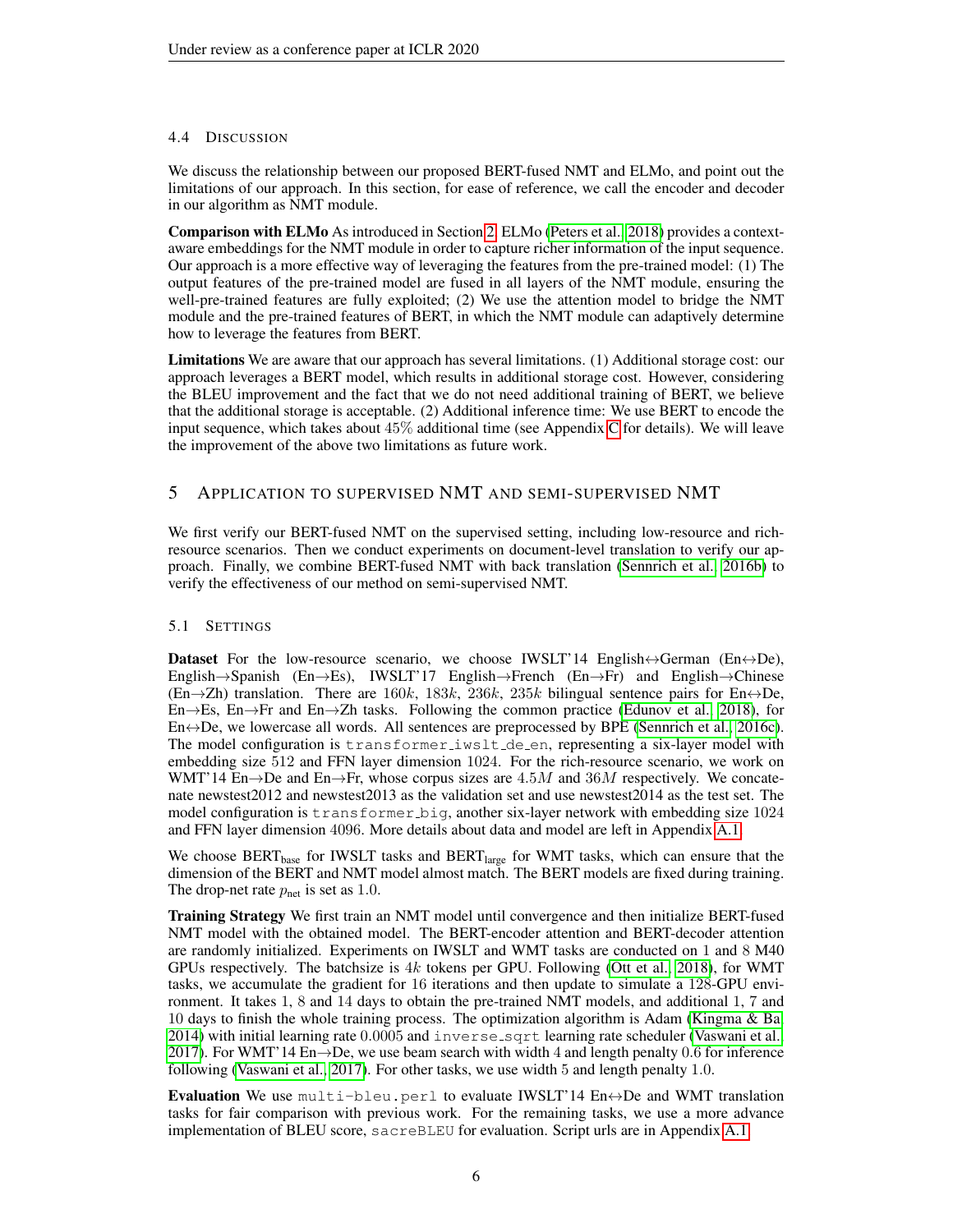### 5.2 RESULTS

The results of IWSLT translation tasks are reported in Table [2.](#page-6-0) We implemented standard Transformer as baseline. Obviously, our proposed BERT-fused NMT can improve the BLEU scores of the five tasks by 1.88, 1.47, 2.4, 1.9 and 2.8 points respectively, demonstrating the effectiveness of our method. The consistent improvements on various tasks shows that our method works well for low-resource translations. We achieved state-of-the-art results on IWSLT'14 De $\rightarrow$ En translation, a widely investigated baseline in machine translation. The comparison with previous methods are shown in Appendix [B.3](#page-14-2) due to space limitation.

The results of WMT'14 En→De and En→Fr are shown in Table [3.](#page-6-1) Our reproduced Transformer matches the results reported in [Ott et al.](#page-10-11) [\(2018\)](#page-10-11), and we can see that our BERT-fused NMT can improve these two numbers to 30.75 and 43.78, achieving 1.63 and 0.82 points improvement. Our approach also outperforms the well-designed model DynamicConv [\(Wu et al., 2019\)](#page-11-10) and a model obtained through neural architecture search [\(So et al., 2019\)](#page-11-11).

<span id="page-6-0"></span>Table 2: BLEU scores of IWSLT translation tasks.

| .                   |             |            |
|---------------------|-------------|------------|
|                     | Transformer | BERT-fused |
| $En \rightarrow De$ | 28.57       | 30.45      |
| $De \rightarrow En$ | 34.64       | 36.11      |
| $En \rightarrow Es$ | 39.0        | 41.4       |
| $En \rightarrow Zh$ | 26.3        | 28.2       |
| $En \rightarrow Fr$ | 35.9        | 38.7       |
|                     |             |            |

<span id="page-6-1"></span>Table 3: BLEU scores of WMT'14 translation.

| Algorithm                                    | $En \rightarrow De$ $En \rightarrow Fr$ |       |
|----------------------------------------------|-----------------------------------------|-------|
| DynamicConv (Wu et al., 2019)                | 29.7                                    | 43.2  |
| Evolved Transformer (So et al., 2019)        | 29.8                                    | 41.3  |
| Transformer + Large Batch (Ott et al., 2018) | 29.3                                    | 43.0  |
| Our Reproduced Transformer                   | 29.12                                   | 42.96 |
| Our BERT-fused NMT                           | 30.75                                   | 43.78 |

# 5.3 TRANSLATION WITH DOCUMENT-LEVEL CONTEXTUAL INFORMATION

BERT is able to capture the relation between two sentences, since the *next sentence prediction (NSP)* task is to predict whether two sentences are adjacent. We can leverage this property to improve translation with document-level contextual information [\(Miculicich et al., 2018\)](#page-10-13), which is briefly denoted as document-level translation. The inputs are a couple of sentences extracted from a paragraph/document,  $x_1^d, x_2^d, \cdots, x_T^d$ , where the  $T$  x's are contextually correlated. We want to translate them into target language by considering the contextual information.

Algorithm In our implementation, to translate a sentence  $x$  to target domain, we leverage the contextual information by taking both x and its preceding sentence  $x_{prev}$  as inputs. x is fed into Enc, which is the same as sentence-level translation. For the input of BERT, it is the concatenation of two sequences: ([cls],  $x_{\text{prev}}$ , [sep],  $x$ , [sep]), where both [cls] and [sep] are special tokens of BERT.

Setting We use IWSLT'14  $En \leftrightarrow De$  dataset as introduced in Section [5.1.](#page-5-1) The data is a collection of TED talks, where each talk consists of several sequences. We can extract the adjacent sentences for training, validation and test sets. The training strategy, hyperparameter selection and evaluation metric are the same for sentence-level translation.

Baselines We use two baselines here. (1) To demonstrate how BERT works in our model, we replace BERT by a Transformer with configuration transformer iwslt de en, which is randomly initialized and jointly trained. (2) Another baseline is proposed by [Miculicich](#page-10-13) [et al.](#page-10-13) [\(2018\)](#page-10-13), where multiple preceding sentences in a document are leveraged using a hierarchical attention network.

<span id="page-6-2"></span>

|              |  |  | Table 4: BLEU scores of IWSLT document-level |
|--------------|--|--|----------------------------------------------|
| translation. |  |  |                                              |

|                           | $En \rightarrow De$ | $De \rightarrow En$ |
|---------------------------|---------------------|---------------------|
| Sentence-level            | 28.57               | 34.64               |
| <b>Our Document-level</b> | 28.90               | 34.95               |
| Miculicich et al. (2018)  | 27.94               | 33.97               |
| Sentence-level + BERT     | 30.45               | 36.11               |
| Document-level + BERT     | 31.02               | 36.69               |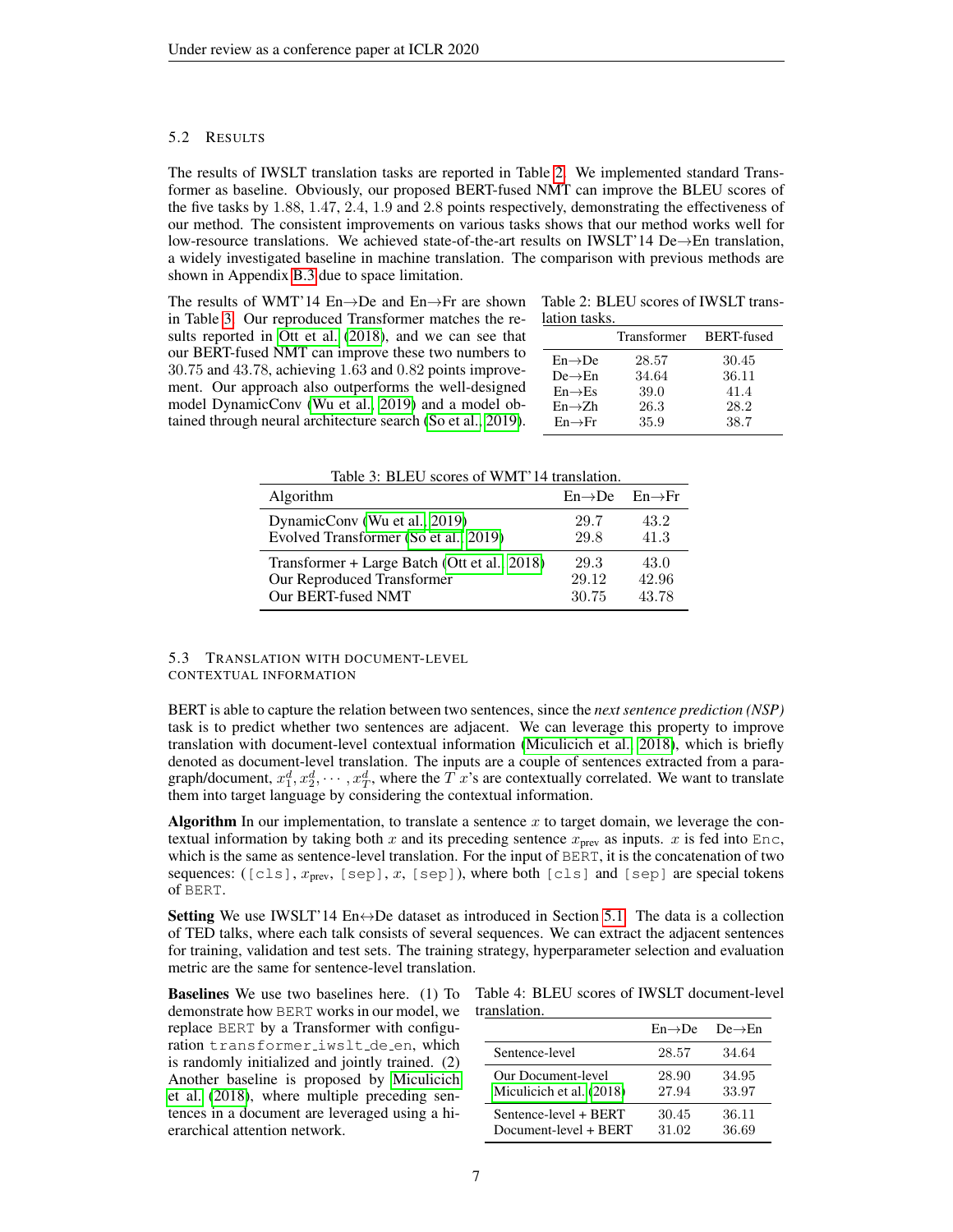Results The results are shown in Table [4.](#page-6-2) We can see that introducing contextual information from an additional encoder can boost the sentence-level baselines, but the improvement is limited (0.33 for En→De and 0.31 for De→En). For [Miculicich et al.](#page-10-13) [\(2018\)](#page-10-13), the best results we obtain are 27.94 and 33.97 respectively, which are worse than the sentence-level baselines. Combining BERT-fused NMT and document-level information, we can eventually achieve 31.02 for En→De and 36.69 for De→En. We perform significant test<sup>[2](#page-7-0)</sup> between sentence-level and document-level translation. Our document-level BERT-fused NMT significantly outperforms sentence-level baseline with p-value less than 0.01. This shows that our approach not only works for sentence-level translation, but can also be generalized to document-level translation.

### 5.4 APPLICATION TO SEMI-SUPERVISED NMT

We work on WMT'16 Romanian→English (Ro→En) translation to verify whether our approach can still make improvement over back translation [\(Sennrich et al., 2016b\)](#page-11-3), the standard and powerful semi-supervised way to leverage monolingual data in NMT.

The number of bilingual sentence pairs for  $Ro \rightarrow En$  is 0.6M. [Sennrich et al.](#page-11-12) [\(2016a\)](#page-11-12) provided  $2M$  back translated data<sup>[3](#page-7-1)</sup>. We use newsdev2016 as validation set and newstest2016 as test set. Sentences were encoded using BPE with a shared source-target vocabulary of about 32k tokens. We use transformer big configuration. Considering there is no Romanian BERT, we use the cased multilingual BERT (please refer to Appendix [D\)](#page-14-0) to encode inputs. The drop-net rate  $p_{\text{net}}$  is set as 1.0. The translation quality is evaluated by multi-bleu.perl.

The results are shown in Table [5.](#page-7-2) The Transformer baseline achieves 33.12 BLEU score. With back-translation, the performance is boosted to 37.73. We use the model obtained with back-translation to initialize BERT-fused NMT, and eventually reach 39.10 BLEU. Such a score surpasses the previous best result 38.5 achieved by XLM [\(Lample & Conneau, 2019\)](#page-10-1) and sets a new record. This demonstrates that

<span id="page-7-2"></span>

| Table 5: BLEU scores of WMT'16 $Ro\rightarrow En$ . |             |
|-----------------------------------------------------|-------------|
| Methods                                             | <b>BLEU</b> |
| Sennrich et al. (2016a)                             | 33.9        |
| XLM (Lample & Conneau, 2019)                        | 38.5        |
| <b>Standard Transformer</b>                         | 33.12       |
| + back translation                                  | 37.73       |
| + BERT-fused NMT                                    | 39.10       |

our proposed approach is effective and can still achieve improvement over strong baselines.

### 6 ABLATION STUDY

To further understand how our method works, we conduct two groups of ablation studies: One for the training strategy and network architecture for BERT-fused NMT; the other for the study of the drop-net trick. The experiments are mainly conducted on IWSLT'14  $En \rightarrow De$  translation.

### 6.1 STUDY FOR TRAINING STRATEGY AND NETWORK ARCHITECTURE

We conduct the following studies and the corresponding results can be found in Table [6:](#page-8-1)

(I) We train the NMT model from a randomly initialized model instead of using a warm-start model. The BLEU score is 27.03, which cannot catch up with the baseline. We also jointly train BERT model with the NMT module. Although it can also boost the baseline from 28.57 to 28.87, it is not as good as fixing the BERT part, whose BLEU is 30.45.

(II) We feed the output of BERT into all layers of the encoder without attention models. That is, the Eqn.[\(3\)](#page-3-4) is revised to  $\tilde{h}_i^l = \frac{1}{2} \big( \text{attn}_S(h_i^{l-1}, H_E^{l-1}, H_E^{l-1}) + W_B^l h_i^{l-1}) \big)$ , where  $W_B^l$  is learnable. In this case, the encoder and BERT have to share the same vocabulary. The BLEU score is 29.61, which is better than the standard Transformer but slightly worse than leveraging the output of BERT as embedding. This shows that the output of BERT should not be fused into each layer directly, and using the attention model to bridge the relation is better than using simple transformation. More results on different languages are included in Appendix [B.2.](#page-14-3)

<span id="page-7-0"></span><sup>2</sup>[https://github.com/moses-smt/mosesdecoder/blob/master/scripts/](https://github.com/moses-smt/mosesdecoder/blob/master/scripts/analysis/bootstrap-hypothesis-difference-significance.pl)

[analysis/bootstrap-hypothesis-difference-significance.pl](https://github.com/moses-smt/mosesdecoder/blob/master/scripts/analysis/bootstrap-hypothesis-difference-significance.pl)

<span id="page-7-1"></span> $3$ Data at [http://data.statmt.org/rsennrich/wmt16\\_backtranslations/ro-en/](http://data.statmt.org/rsennrich/wmt16_backtranslations/ro-en/).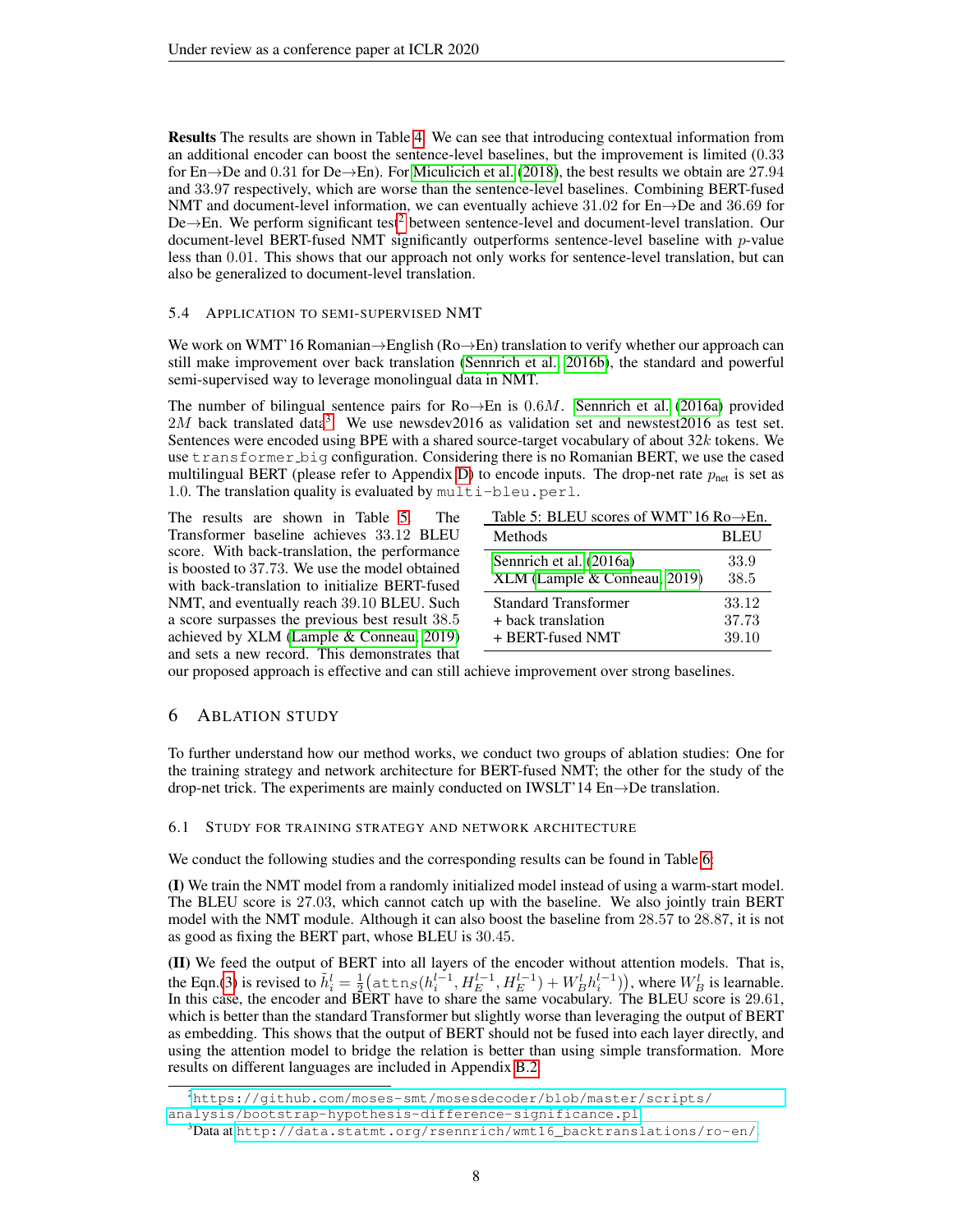<span id="page-8-1"></span>

| Table 6: Ablation study on IWSLT'14 $En \rightarrow De$ . |       |
|-----------------------------------------------------------|-------|
| <b>Standard Transformer</b>                               | 28.57 |
| <b>BERT-fused NMT</b>                                     | 30.45 |
| Training NMT module from scratch                          | 27.03 |
| Jointly tune BERT and NMT                                 | 28.87 |
| Feed BERT feature into all layers without attention       | 29.61 |
| Remove BERT-encoder attention                             | 29.87 |
| Remove BERT-decoder attention                             | 29.90 |
| Stack attention (Junczys-Dowmunt & Grundkiewicz, 2018)    | 29.35 |
| 12-layer encoder                                          | 29.27 |
| 18-layer encoder                                          | 28.92 |

(III) We then verify whether each component in our BERT-fused NMT is essential. (1) We remove the BERT-encoder attention (i.e.,  $\text{attn}_B$  in Eqn.[\(3\)](#page-3-4)) and remove the BERT-decoder attention (i.e.,  $\text{attn}_B$  in Eqn.[\(4\)](#page-3-3)). The BLEU score drops from 30.45 to 29.87 and 29.90 respectively, which shows that the attention models are important for the better performance. (2) [Junczys-Dowmunt &](#page-10-14) [Grundkiewicz](#page-10-14) [\(2018\)](#page-10-14) proposed a new way to handle multiple attention models. That is, in Eqn.[\(4\)](#page-3-3), the three attention models work as  $\text{attn}_B \circ \text{attn}_S$ , where  $\circ$  represents function cascade.

(IV) Considering the  $Enc \circ BERT$  architecture can be seen as a deeper model, we also train another two NMT models with deeper encoders, one with  $18$  layers (since BERT<sub>base</sub> consists of  $12$  layers) and the other with 12 layers (which achieved best validation performance ranging from 6 to 18 layers). The BLEU scores are not as good as our proposed BERT-fused NMT. This shows that the improvement of BERT-fused NMT is not simply brought by using more layers.

The BLEU score is 29.35 for this setting, not as good as our proposed method.

The above analyses can clearly show how our approach works and demonstrate the effectiveness of each component in our architecture.

#### <span id="page-8-0"></span>6.2 STUDY ON DROP-NET

To investigate the effect of drop-net, we conduct experiments on IWSLT'14 En→De dataset with different drop-net probability,  $p_{\text{net}} \in \{0, 0.2, 0.4, 0.6, 0.8, 1.0\}$ . The training loss, validation loss and validation BLEU are visualized in Figure [2.](#page-8-2)

According to Figure [2,](#page-8-2) as we increase  $p_{\text{net}}$ , the training loss becomes larger but the validation loss becomes smaller. This shows that the drop-net trick can indeed improve the generalization ability of the network. The BLEU score also increases w.r.t.  $p_{net}$ . Specially, when  $p_{net} = 1.0$ , during each training iteration, either Enc or BERT is leveraged while the other not. This can ensure that both the encoder and the BERT are utilized with a balanced training and contribution. We fix  $p_{net} = 1.0$ unless specially mentioned.



<span id="page-8-2"></span>Figure 2: Training/validation curves with different  $p_{net}$ 's.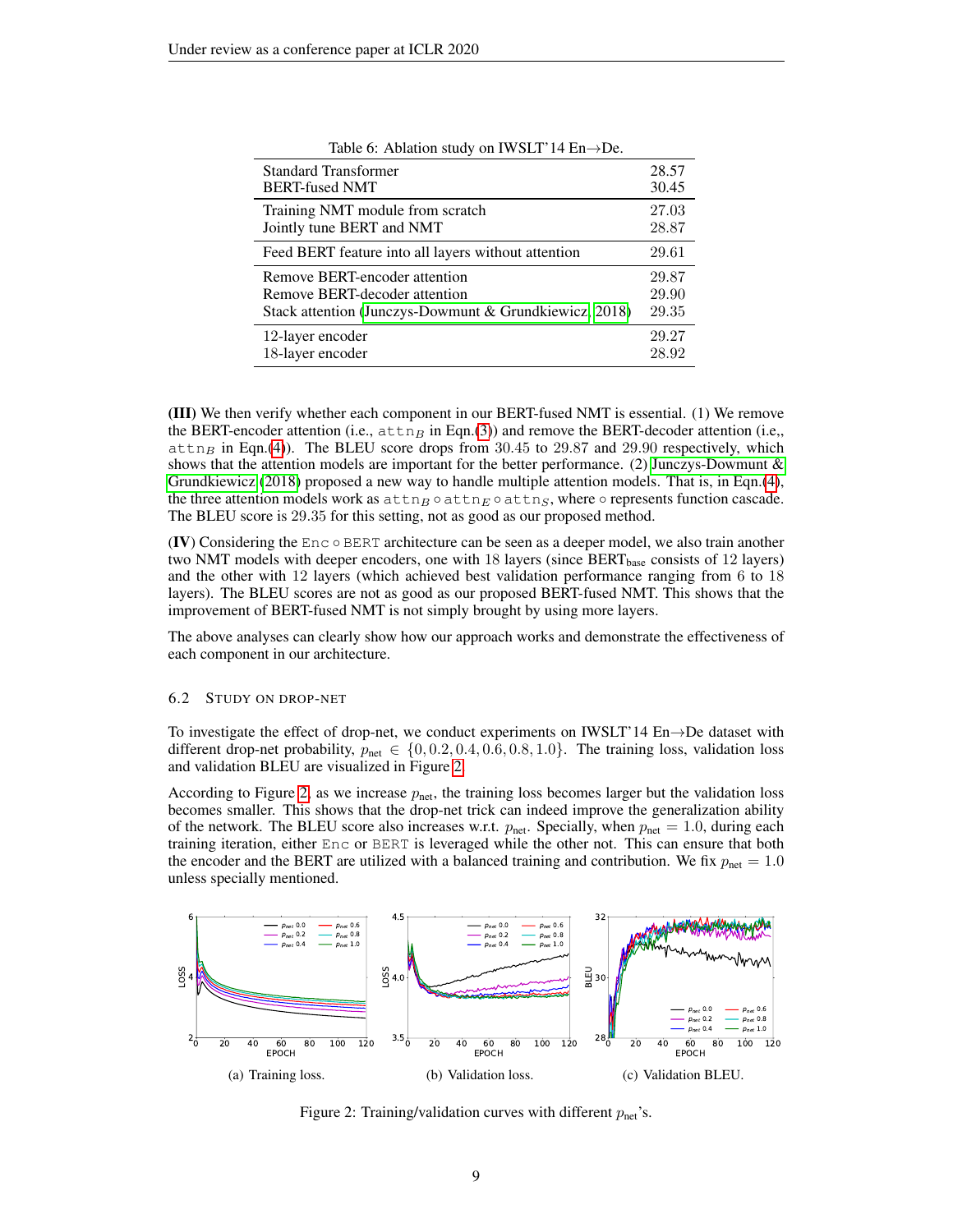# <span id="page-9-0"></span>7 APPLICATION TO UNSUPERVISED NMT

We work on unsupervised  $En \leftrightarrow Fr$  and  $En \leftrightarrow Ro$  translation. The data processing, architecture selection and training strategy is the same as [Lample & Conneau](#page-10-1) [\(2019\)](#page-10-1).

### 7.1 SETTINGS

For En $\leftrightarrow$ Fr, we use 190M monolingual English sentences and 62M monolingual French sentences from WMT News Crawl datasets. For unsupervised  $En \leftrightarrow Ro$  translation, we use 50M English sentences from News Crawl and collect 2.9M sentences for Romanian by concatenating News Crawl data sets and WMT'16 Romanian monolingual data following [Lample et al.](#page-10-15) [\(2018\)](#page-10-15). The data is preprocessed in the same way as [Lample & Conneau](#page-10-1) [\(2019\)](#page-10-1).

We use the same model configuration as [Lample & Conneau](#page-10-1) [\(2019\)](#page-10-1), with details in Appendix [A.3.](#page-13-2) The BERT is the pre-trained XLM model (see Appendix [D\)](#page-14-0). We first train an unsupervised NMT model following [Lample & Conneau](#page-10-1) [\(2019\)](#page-10-1) until convergence. Then we initialize our BERT-fused NMT model with the obtained model and continue training. We train models on 8 M40 GPUs, and the batchsize is 2000 tokens per GPU. We use the same optimization hyper-parameters as that described in [Lample & Conneau](#page-10-1) [\(2019\)](#page-10-1).

### 7.2 RESULTS

| Table 7. DLEO scores of unsupervised initial. |       |                                                             |       |                     |
|-----------------------------------------------|-------|-------------------------------------------------------------|-------|---------------------|
|                                               |       | $En \rightarrow Fr$ Fr $\rightarrow En$ En $\rightarrow Ro$ |       | $Ro \rightarrow En$ |
| Lample et al. $(2018)$                        | 27.6  | 27.7                                                        | 25.1  | 23.9                |
| XLM (Lample & Conneau, 2019)                  | 33.4  | 33.3                                                        | 33.3  | 31.8                |
| XLM (Our reproduced on new data)              | 37.57 | 34.64                                                       | 35.33 | 32.85               |
| + BERT-fused NMT                              | 38.27 | 35.62                                                       | 36.02 | 33.20               |

<span id="page-9-2"></span>Table 7: BLEU scores of unsupervised NMT.

The results of unsupervised NMT are shown in Table [7.](#page-9-2) Our reproduced baseline numbers of the four translation tasks are 37.57, 34.64, 35.33 and 32.85 respectively, which are significant better than the results reported in [Lample & Conneau](#page-10-1) [\(2019\)](#page-10-1). This is because that we use better training data<sup>[4](#page-9-3)</sup>. After combined with BERT-fused NMT, we can reach 38.27, 35.62, 36.02 and 33.20 BLEU scores on the four tasks, setting state-of-the-art results on these tasks. Therefore, our BERT-fused NMT also benefits unsupervised NMT.

# 8 CONCLUSION AND FUTURE WORK

In this work, we propose an effective approach, BERT-fused NMT, to combine BERT and NMT, where the BERT is leveraged by the encoder and decoder through attention models. Experiments on supervised NMT (including sentence-level and document-level translations), semi-supervised NMT and unsupervised NMT demonstrate the effectiveness of our method.

For future work, there are many interesting directions. First, we will study how to speed up inference time. Second, we can apply such an algorithm to more applications, like questioning and answering. Third, how to compress BERT-fused NMT into a light version is another interesting direction.

### **REFERENCES**

<span id="page-9-1"></span>Dzmitry Bahdanau, Kyunghyun Cho, and Yoshua Bengio. Neural machine translation by jointly learning to align and translate. In *6th International Conference on Learning Representations*, 2015. URL <https://arxiv.org/pdf/1409.0473v7.pdf>.

<span id="page-9-3"></span><sup>4</sup>Data download from [https://modelrelease.blob.core.windows.net/mass/en-fr.](https://modelrelease.blob.core.windows.net/mass/en-fr.tar.gz) [tar.gz](https://modelrelease.blob.core.windows.net/mass/en-fr.tar.gz), which is provided at <https://github.com/microsoft/MASS/issues/5>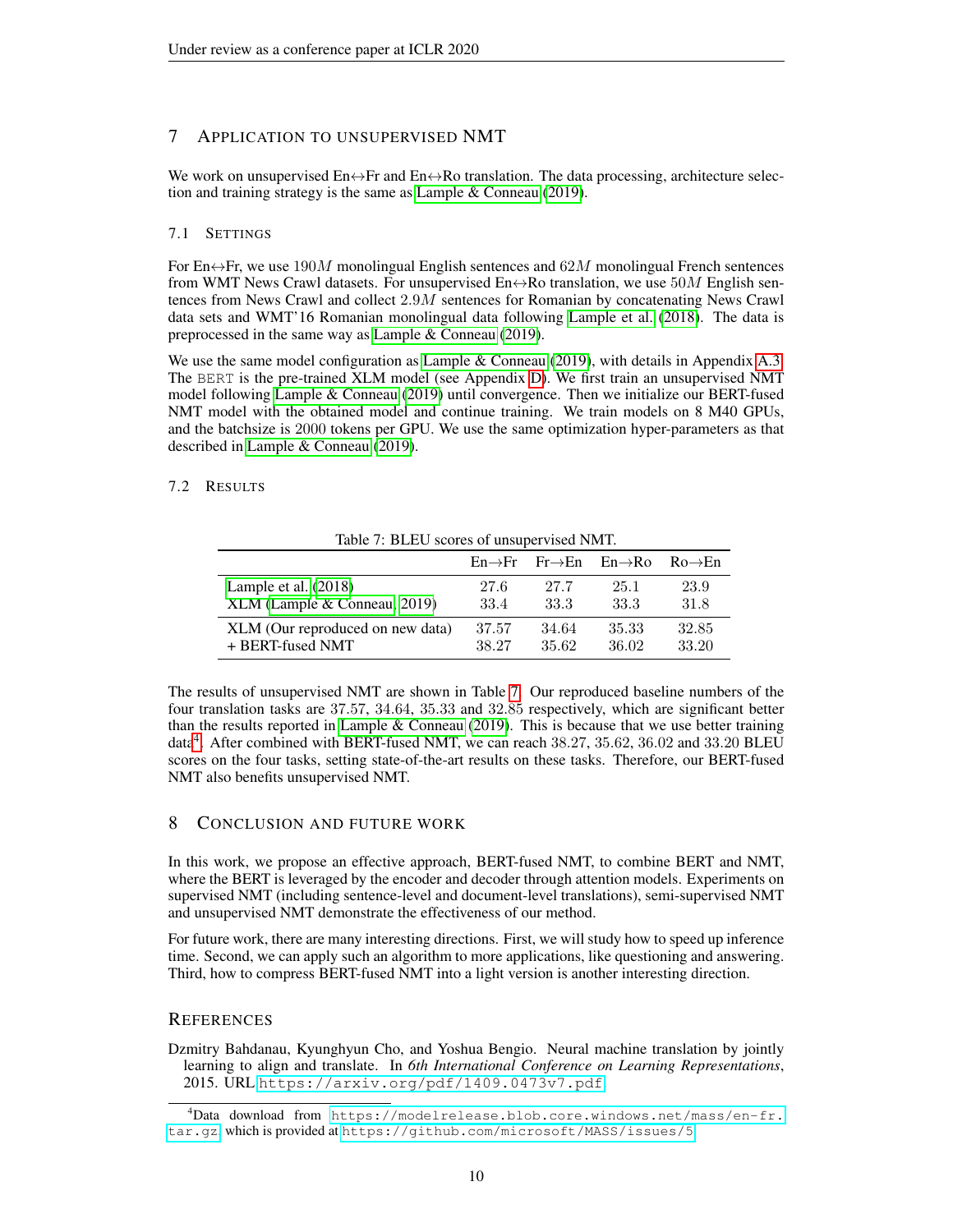- <span id="page-10-5"></span>Loïc Barrault, Ondřej Bojar, Marta R. Costa-jussá, Christian Federmann, Mark Fishel, Yvette Graham, Barry Haddow, Matthias Huck, Philipp Koehn, Shervin Malmasi, Christof Monz, Mathias Müller, Santanu Pal, Matt Post, and Marcos Zampieri. Findings of the 2019 conference on machine translation (wmt19). In *Proceedings of the Fourth Conference on Machine Translation (Volume 2: Shared Task Papers, Day 1)*, pp. 1–61, Florence, Italy, August 2019. Association for Computational Linguistics. URL <http://www.aclweb.org/anthology/W19-5301>.
- <span id="page-10-3"></span>Mauro Cettolo, Jan Niehues, Sebastian Stukerm, Luisa Bentivogli, and Marcello Federico. Report ¨ on the iwslt 2014 evaluation campaign. 2014. URL [http://workshop2014.iwslt.org/](http://workshop2014.iwslt.org/downloads/IWSLT_Evaluation.pdf) [downloads/IWSLT\\_Evaluation.pdf](http://workshop2014.iwslt.org/downloads/IWSLT_Evaluation.pdf).
- <span id="page-10-9"></span>Andrew M Dai and Quoc V Le. Semi-supervised sequence learning. In *Advances in neural information processing systems*, pp. 3079–3087, 2015.
- <span id="page-10-16"></span>Yuntian Deng, Yoon Kim, Justin Chiu, Demi Guo, and Alexander Rush. Latent alignment and variational attention. In *Advances in Neural Information Processing Systems*, pp. 9712–9724, 2018.
- <span id="page-10-0"></span>Jacob Devlin, Ming-Wei Chang, Kenton Lee, and Kristina Toutanova. Bert: Pre-training of deep bidirectional transformers for language understanding. *NAACL*, 2019. URL [https://arxiv.](https://arxiv.org/pdf/1810.04805.pdf) [org/pdf/1810.04805.pdf](https://arxiv.org/pdf/1810.04805.pdf).
- <span id="page-10-10"></span>Sergey Edunov, Myle Ott, Michael Auli, David Grangier, and Marcaurelio Ranzato. Classical structured prediction losses for sequence to sequence learning. *NAACL*, 2018.
- <span id="page-10-6"></span>Dumitru Erhan, Pierre-Antoine Manzagol, Yoshua Bengio, Samy Bengio, and Pascal Vincent. The difficulty of training deep architectures and the effect of unsupervised pre-training. In *Artificial Intelligence and Statistics*, pp. 153–160, 2009.
- <span id="page-10-7"></span>Dumitru Erhan, Yoshua Bengio, Aaron Courville, Pierre-Antoine Manzagol, Pascal Vincent, and Samy Bengio. Why does unsupervised pre-training help deep learning? *Journal of Machine Learning Research*, 11(Feb):625–660, 2010.
- <span id="page-10-4"></span>Jonas Gehring, Michael Auli, David Grangier, Denis Yarats, and Yann N Dauphin. Convolutional sequence to sequence learning. In *Proceedings of the 34th International Conference on Machine Learning-Volume 70*, pp. 1243–1252. JMLR. org, 2017.
- <span id="page-10-14"></span>Marcin Junczys-Dowmunt and Roman Grundkiewicz. Ms-uedin submission to the wmt2018 ape shared task: Dual-source transformer for automatic post-editing. *EMNLP 2018 THIRD CON-FERENCE ON MACHINE TRANSLATION (WMT18)*, 2018.
- <span id="page-10-12"></span>Diederik P Kingma and Jimmy Ba. Adam: A method for stochastic optimization. *arXiv preprint arXiv:1412.6980*, 2014.
- <span id="page-10-1"></span>Guillaume Lample and Alexis Conneau. Cross-lingual language model pretraining. *NeurIPS*, 2019.
- <span id="page-10-15"></span>Guillaume Lample, Myle Ott, Alexis Conneau, Ludovic Denoyer, and Marc'Aurelio Ranzato. Phrase-based & neural unsupervised machine translation. *arXiv preprint arXiv:1804.07755*, 2018.
- <span id="page-10-2"></span>Yinhan Liu, Myle Ott, Naman Goyal, Jingfei Du, Mandar Joshi, Danqi Chen, Omer Levy, Mike Lewis, Luke Zettlemoyer, and Veselin Stoyanov. Roberta: A robustly optimized bert pretraining approach. *arXiv preprint arXiv:1907.11692*, 2019.
- <span id="page-10-13"></span>Lesly Miculicich, Dhananjay Ram, Nikolaos Pappas, and James Henderson. Document-level neural machine translation with hierarchical attention networks. *arXiv preprint arXiv:1809.01576*, 2018.
- <span id="page-10-8"></span>Tomas Mikolov, Ilya Sutskever, Kai Chen, Greg S Corrado, and Jeff Dean. Distributed representations of words and phrases and their compositionality. In *Advances in neural information processing systems*, pp. 3111–3119, 2013.
- <span id="page-10-11"></span>Myle Ott, Sergey Edunov, David Grangier, and Michael Auli. Scaling neural machine translation. *EMNLP 2018 third conference on machine translation (WMT18)*, 2018.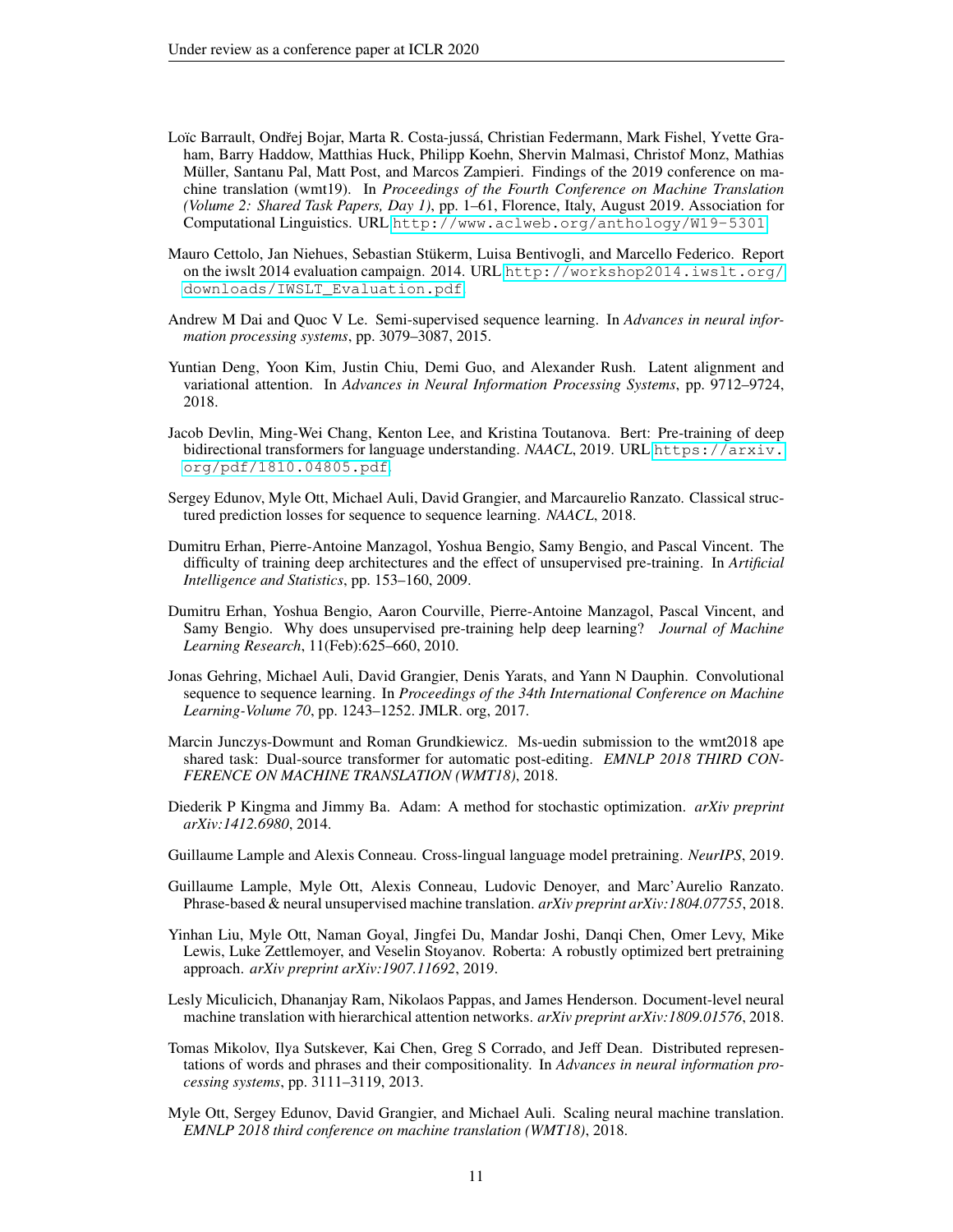- <span id="page-11-7"></span>Kishore Papineni, Salim Roukos, Todd Ward, and Weijing Zhu. Bleu: a method for automatic evaluation of machine translation. pp. 311–318, 2002.
- <span id="page-11-5"></span>Jeffrey Pennington, Richard Socher, and Christopher Manning. Glove: Global vectors for word representation. In *Proceedings of the 2014 conference on empirical methods in natural language processing (EMNLP)*, pp. 1532–1543, 2014.
- <span id="page-11-0"></span>Matthew E Peters, Mark Neumann, Mohit Iyyer, Matt Gardner, Christopher Clark, Kenton Lee, and Luke Zettlemoyer. Deep contextualized word representations. *arXiv preprint arXiv:1802.05365*, 2018.
- <span id="page-11-1"></span>Alec Radford, Karthik Narasimhan, Tim Salimans, and Ilya Sutskever. Improving language understanding by generative pre-training. *URL https://s3-us-west-2. amazonaws. com/openaiassets/research-covers/languageunsupervised/language understanding paper. pdf*, 2018.
- <span id="page-11-2"></span>Alec Radford, Jeffrey Wu, Rewon Child, David Luan, Dario Amodei, and Ilya Sutskever. Language models are unsupervised multitask learners. *OpenAI Blog*, 1(8), 2019.
- <span id="page-11-12"></span>Rico Sennrich, Barry Haddow, and Alexandra Birch. Edinburgh neural machine translation systems for wmt 16. In *Proceedings of the First Conference on Machine Translation*, volume 2, pp. 371– 376, 2016a. URL <http://www.statmt.org/wmt16/pdf/W16-2323.pdf>.
- <span id="page-11-3"></span>Rico Sennrich, Barry Haddow, and Alexandra Birch. Improving neural machine translation models with monolingual data. *ACL*, 2016b. URL [https://aclweb.org/anthology/](https://aclweb.org/anthology/P16-1009) [P16-1009](https://aclweb.org/anthology/P16-1009).
- <span id="page-11-9"></span>Rico Sennrich, Barry Haddow, and Alexandra Birch. Neural machine translation of rare words with subword units. *ACL*, 2016c.
- <span id="page-11-11"></span>David So, Quoc Le, and Chen Liang. The evolved transformer. In Kamalika Chaudhuri and Ruslan Salakhutdinov (eds.), *Proceedings of the 36th International Conference on Machine Learning*, volume 97 of *Proceedings of Machine Learning Research*, pp. 5877–5886, Long Beach, California, USA, 09–15 Jun 2019. PMLR. URL [http://proceedings.mlr.press/v97/](http://proceedings.mlr.press/v97/so19a.html) [so19a.html](http://proceedings.mlr.press/v97/so19a.html).
- <span id="page-11-6"></span>Kaitao Song, Xu Tan, Tao Qin, Jianfeng Lu, and Tie-Yan Liu. MASS: Masked sequence to sequence pre-training for language generation. In Kamalika Chaudhuri and Ruslan Salakhutdinov (eds.), *Proceedings of the 36th International Conference on Machine Learning*, volume 97 of *Proceedings of Machine Learning Research*, pp. 5926–5936, Long Beach, California, USA, 09–15 Jun 2019. PMLR. URL <http://proceedings.mlr.press/v97/song19d.html>.
- <span id="page-11-8"></span>Nitish Srivastava, Geoffrey Hinton, Alex Krizhevsky, Ilya Sutskever, and Ruslan Salakhutdinov. Dropout: a simple way to prevent neural networks from overfitting. *The journal of machine learning research*, 15(1):1929–1958, 2014.
- <span id="page-11-4"></span>Ashish Vaswani, Noam Shazeer, Niki Parmar, Jakob Uszkoreit, Llion Jones, Aidan N Gomez, Łukasz Kaiser, and Illia Polosukhin. Attention is all you need. In *Advances in neural information processing systems*, pp. 5998–6008, 2017.
- <span id="page-11-13"></span>Yiren Wang, Yingce Xia, Tianyu He, Fei Tian, Tao Qin, ChengXiang Zhai, and Tie-Yan Liu. Multiagent dual learning. 2018.
- <span id="page-11-15"></span>Dirk Weissenborn, Douwe Kiela, Jason Weston, and Kyunghyun Cho. Contextualized role interaction for neural machine translation. 2018.
- <span id="page-11-10"></span>Felix Wu, Angela Fan, Alexei Baevski, Yann Dauphin, and Michael Auli. Pay less attention with lightweight and dynamic convolutions. In *International Conference on Learning Representations*, 2019. URL <https://openreview.net/forum?id=SkVhlh09tX>.
- <span id="page-11-14"></span>Lijun Wu, Fei Tian, Yingce Xia, Yang Fan, Tao Qin, Lai Jian-Huang, and Tie-Yan Liu. Learning to teach with dynamic loss functions. In *Advances in Neural Information Processing Systems*, pp. 6466–6477, 2018.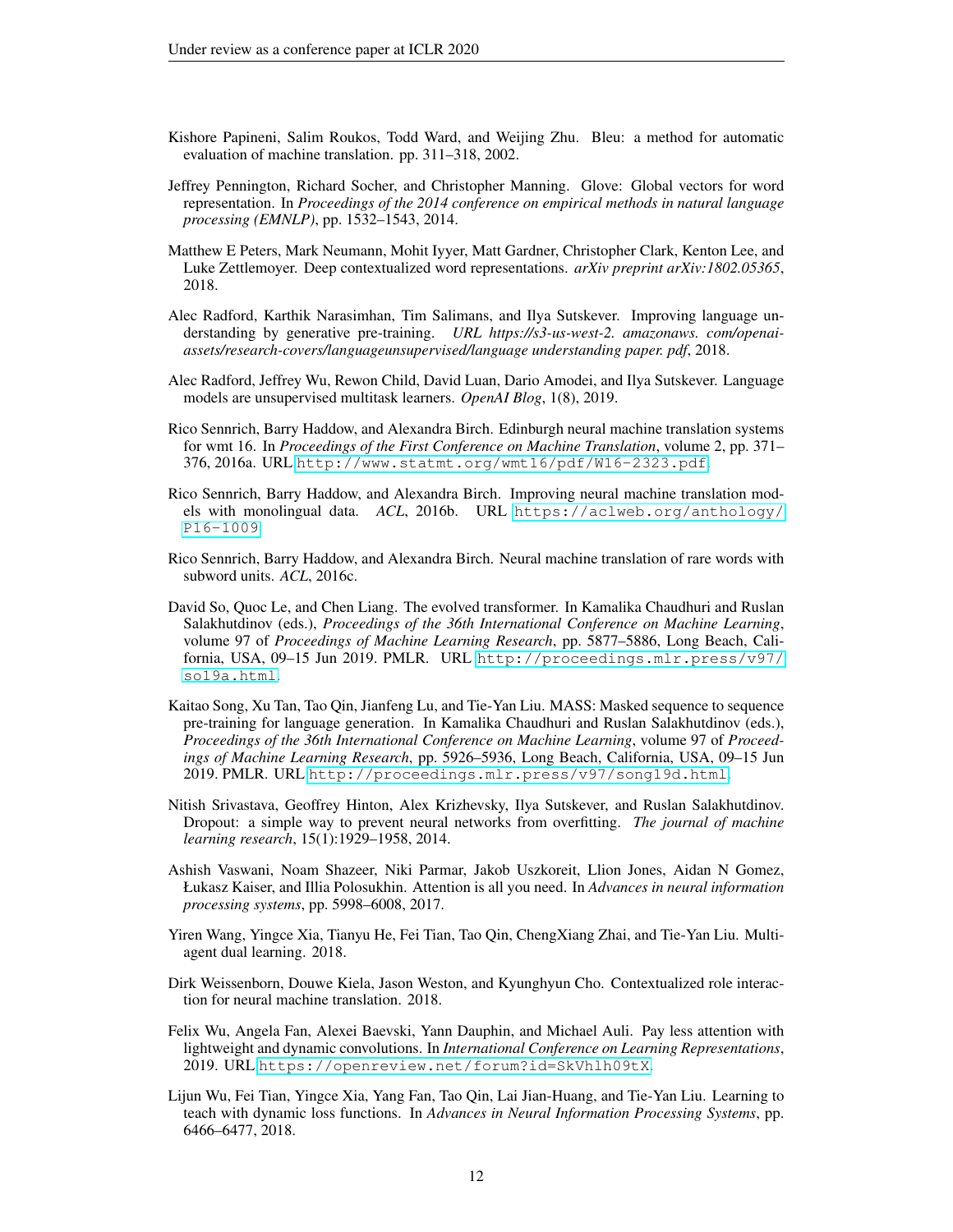- <span id="page-12-1"></span>Yonghui Wu, Mike Schuster, Zhifeng Chen, Quoc V Le, Mohammad Norouzi, Wolfgang Macherey, Maxim Krikun, Yuan Cao, Qin Gao, Klaus Macherey, et al. Google's neural machine translation system: Bridging the gap between human and machine translation. *arXiv preprint arXiv:1609.08144*, 2016.
- <span id="page-12-2"></span>Yingce Xia, Tianyu He, Xu Tan, Fei Tian, Di He, and Tao Qin. Tied transformers: Neural machine translation with shared encoder and decoder. In *Proceedings of the AAAI Conference on Artificial Intelligence*, volume 33, pp. 5466–5473, 2019.
- <span id="page-12-0"></span>Zhilin Yang, Zihang Dai, Yiming Yang, Jaime Carbonell, Ruslan Salakhutdinov, and Quoc V Le. Xlnet: Generalized autoregressive pretraining for language understanding. *arXiv preprint arXiv:1906.08237*, 2019.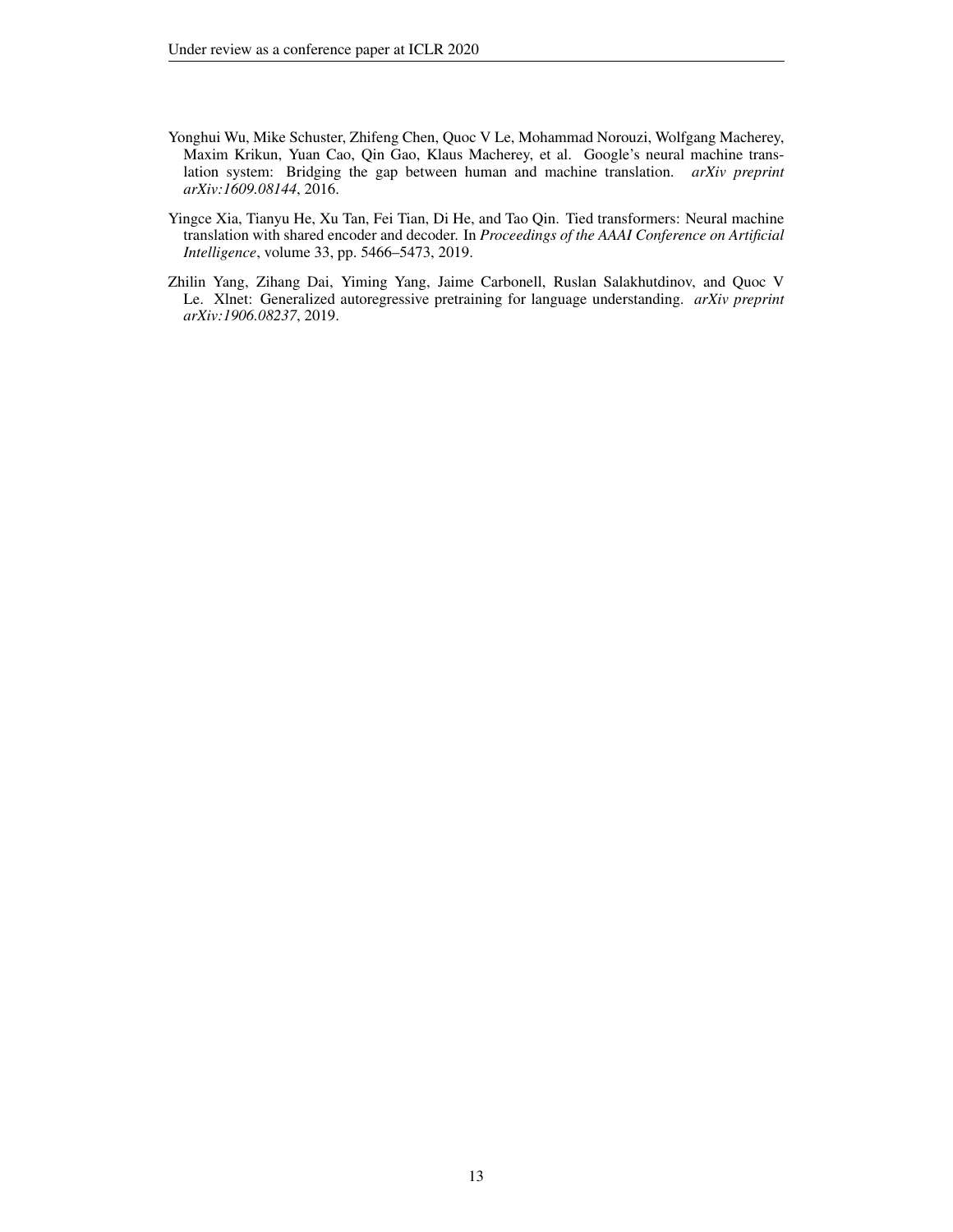# A EXPERIMENT SETUP

### <span id="page-13-1"></span>A.1 IWSLT'14 & WMT'14 SETTINGS

We mainly follow the scripts below to preprocess the data: [https://github.com/pytorch/](https://github.com/pytorch/fairseq/tree/master/examples/translation) [fairseq/tree/master/examples/translation](https://github.com/pytorch/fairseq/tree/master/examples/translation)

**Dataset** For the low-resource scenario, we choose IWSLT'14 English $\leftrightarrow$ German (En $\leftrightarrow$ De), English→Spanish (En→Es), IWSLT'17 English→French (En→Fr) and English→Chinese (En $\rightarrow$ Zh) translation. There are 160k, 183k, 236k, 235k bilingual sentence pairs for En $\leftrightarrow$ De, En $\rightarrow$ Es, En $\rightarrow$ Fr and En $\rightarrow$ Zh tasks. Following the common practice [\(Edunov et al., 2018\)](#page-10-10), for  $En \leftrightarrow De$ , we lowercase all words, split 7k sentence pairs from the training dataset for validation and concatenate *dev2010*, *dev2012*, *tst2010*, *tst2011*, *tst2012* as the test set. For other tasks, we do not lowercase the words and use the official validation/test sets of the corresponding years.

For rich-resource scenario, we work on WMT'14 En $\rightarrow$ De and En $\rightarrow$ Fr, whose corpus sizes are 4.5M and 36M respectively. We concatenate newstest2012 and newstest2013 as the validation set and use newstest2014 as the test set.

We apply BPE [\(Sennrich et al., 2016c\)](#page-11-9) to split words into sub-units. The numbers of BPE merge operation for IWSLT tasks, WMT'14 En→De and En→Fr are  $10k$ ,  $32k$  and  $40k$  respectively. We merge the source and target language sentences for all tasks to build the vocabulary except  $En \rightarrow Zh$ .

Model Configuration For IWSLT tasks, we use the transformer iwslt de en setting with dropout ratio 0.3. In this setting, the embedding dimension, FFN layer dimension and number of layers are 512, 1024 and 6. For WMT'14 En→De and En→Fr, we use transformer big setting (short for transformer vaswani wmt en de big) with dropout 0.3 and 0.1 respectively. In this setting, the aforementioned three parameters are 1024, 4096 and 6 respectively.

**Evaluation** We use <code>multi-bleu.perl $^5$  $^5$ </code> to evaluate IWSLT'14 En $\leftrightarrow$ De and WMT translation tasks for fair comparison with previous work. For the remaining tasks, we use a more advance implementation of BLEU score, detokenized sacreBLEU for evaluation<sup>[6](#page-13-4)</sup>.

### <span id="page-13-0"></span>A.2 DETAILED EXPERIMENT SETTING IN SECTION 3

The IWSLT'14 English-to-German data and model configuration is introduced in Section [A.1.](#page-13-1)

For the training stategy, we use Adam [\(Kingma & Ba, 2014\)](#page-10-12) to optimize the network with  $\beta_1 = 0.9$ ,  $\beta_2 = 0.98$  and weight-decay = 0.0001. The learning rate scheduler is inverse-sqrt, where warmup-init-l $\bar{r} = 10^{-7}$ , warmup-updates =  $4000$  and max-lr = 0.0005.

### <span id="page-13-2"></span>A.3 DETAILED MODEL CONFIGURATION IN UNSUPERVISED NMT

We leverage one Transformer model with GELU activation function to work on translations of two directions, where each language is associated with a language tag. The embedding dimension, FFN layer dimension and number of layer are 1024, 4096 and 6. The BERT is initialized by the pretrained XLM model provided by [\(Lample & Conneau, 2019\)](#page-10-1).

# B MORE EXPERIMENT RESULTS

### B.1 MORE RESULTS ON PRELIMINARY EXPLORATION OF LEVERAGING BERT

We use XLM to initialize the model for WMT'14 English→German translation task, whose training corpus is relative large. We eventually obtain 28.09 after 90 epochs, which is still underperform the baseline, 29.12 as we got. Similar problem is also reported in [https://github.com/](https://github.com/facebookresearch/XLM/issues/32) [facebookresearch/XLM/issues/32](https://github.com/facebookresearch/XLM/issues/32). We leave the improvement of supervised NMT with XLM as future work.

<span id="page-13-3"></span><sup>5</sup>[https://github.com/moses-smt/mosesdecoder/blob/master/scripts/generic/](https://github.com/moses-smt/mosesdecoder/blob/master/scripts/generic/multi-bleu.perl) [multi-bleu.perl](https://github.com/moses-smt/mosesdecoder/blob/master/scripts/generic/multi-bleu.perl)

<span id="page-13-4"></span><sup>6</sup><https://github.com/mjpost/sacreBLEU>.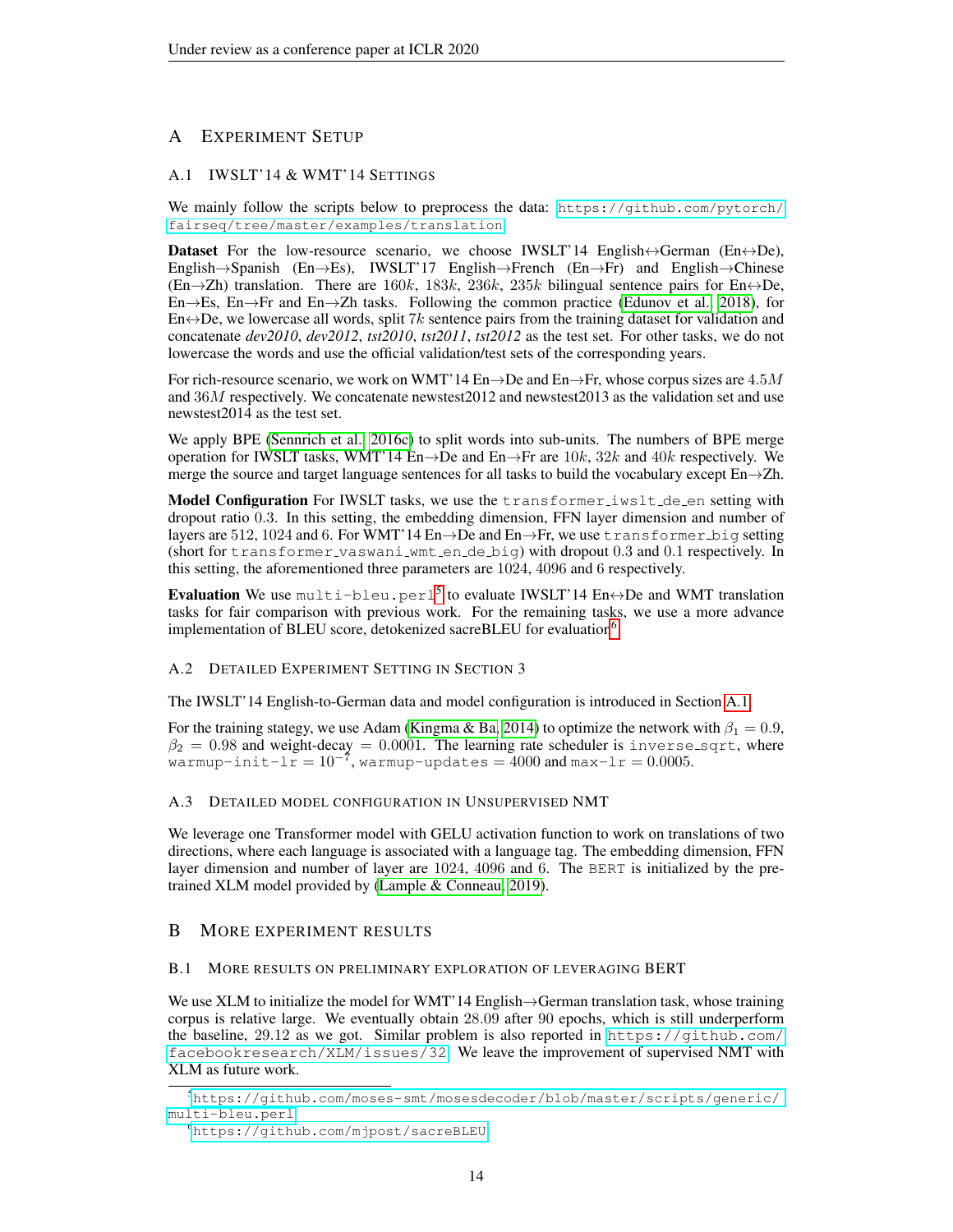# <span id="page-14-3"></span>B.2 MORE RESULTS ON FEEDING BERT OUTPUT TO NMT MODULE

The ablation study on more languages on shown in Table [8.](#page-14-4) Our method achieves the best results compared to all baselines.

<span id="page-14-4"></span>

|  | Table 8: BLEU scores of IWSLT translation tasks. |  |
|--|--------------------------------------------------|--|
|--|--------------------------------------------------|--|

| <b>Algorithm</b>                             |       | $En \rightarrow De$ $De \rightarrow En$ $En \rightarrow Es$ $En \rightarrow Zh$ $En \rightarrow Fr$ |      |      |      |
|----------------------------------------------|-------|-----------------------------------------------------------------------------------------------------|------|------|------|
| <b>Standard Transformer</b>                  | 28.57 | 34.64                                                                                               | 39.0 | 26.3 | 35.9 |
| Feed BERT feature into embedding             | 29.67 | 34.90                                                                                               | 39.5 | 28.1 | 37.3 |
| Feed BERT feature into all layers of encoder | 29.61 | 34.84                                                                                               | 39.9 | 28.1 | 37.4 |
| Our BERT-fused NMT                           | 30.45 | 36.11                                                                                               | 414  | 28.2 | 38.7 |

### <span id="page-14-2"></span>B.3 MORE BASELINES OF IWSLT'14 DE→EN TRANSLATION

We summarize the BLEU scores on IWSLT'14 De→En of existed works and our BERT-fused NMT approach in Table [9.](#page-14-5)

<span id="page-14-5"></span>

| Table 9: Previous results of IWSLT'14 De $\rightarrow$ En. |             |  |  |  |
|------------------------------------------------------------|-------------|--|--|--|
| Approach                                                   | <b>BLEU</b> |  |  |  |
| Multi-agent dual learning (Wang et al., 2018)              | 35.56       |  |  |  |
| Tied-Transformer (Xia et al., 2019)                        | 35.52       |  |  |  |
| Loss to teach (Wu et al., 2018)                            | 34.80       |  |  |  |
| Role-interactive layer (Weissenborn et al., 2018)          | 34.74       |  |  |  |
| Variational attention (Deng et al., 2018)                  | 33.68       |  |  |  |
| Our BERT-fused NMT                                         | 36.11       |  |  |  |

# <span id="page-14-1"></span>C COMPARISON OF INFERENCE TIME

Table 10: Comparisons on inference time (seconds), '+' is the increased ratio of inference time.

<span id="page-14-6"></span>

| Dataset                      | <b>Transformer</b> | <b>Ours</b> | $(+)$ |
|------------------------------|--------------------|-------------|-------|
| IWSLT'14 $En \rightarrow De$ | 70                 | 97          | 38.6% |
| IWSLT'14 De $\rightarrow$ En | 69                 | 103         | 49.3% |
| WMT'14 $En \rightarrow De$   | 67                 | 99          | 47.8% |
| WMT'14 $En \rightarrow Fr$   | gα                 | 128         | 43.8% |

We compare the inference time of our approach to the baselines. The results are shown in Table [10,](#page-14-6) where from the second column to the last column, the numbers are the inference time of standard Transformer, BERT-fused NMT, and the increase of inference time.

Indeed, introducing BERT to encode the input brings additional inference time, resulting in about 40% to 49% increase. But considering the significant improvement of BLEU score, it is acceptable of such extra cost. We will study how to reduce inference time in the future.

# <span id="page-14-0"></span>D DOWNLOAD LINK OF PRE-TRAINED MODELS

We leverage the pre-trained models provided by PyTorch-Transformers<sup>[7](#page-14-7)</sup>, and the download links are summarized as following.

<span id="page-14-7"></span><sup>7</sup><https://github.com/huggingface/pytorch-transformers>